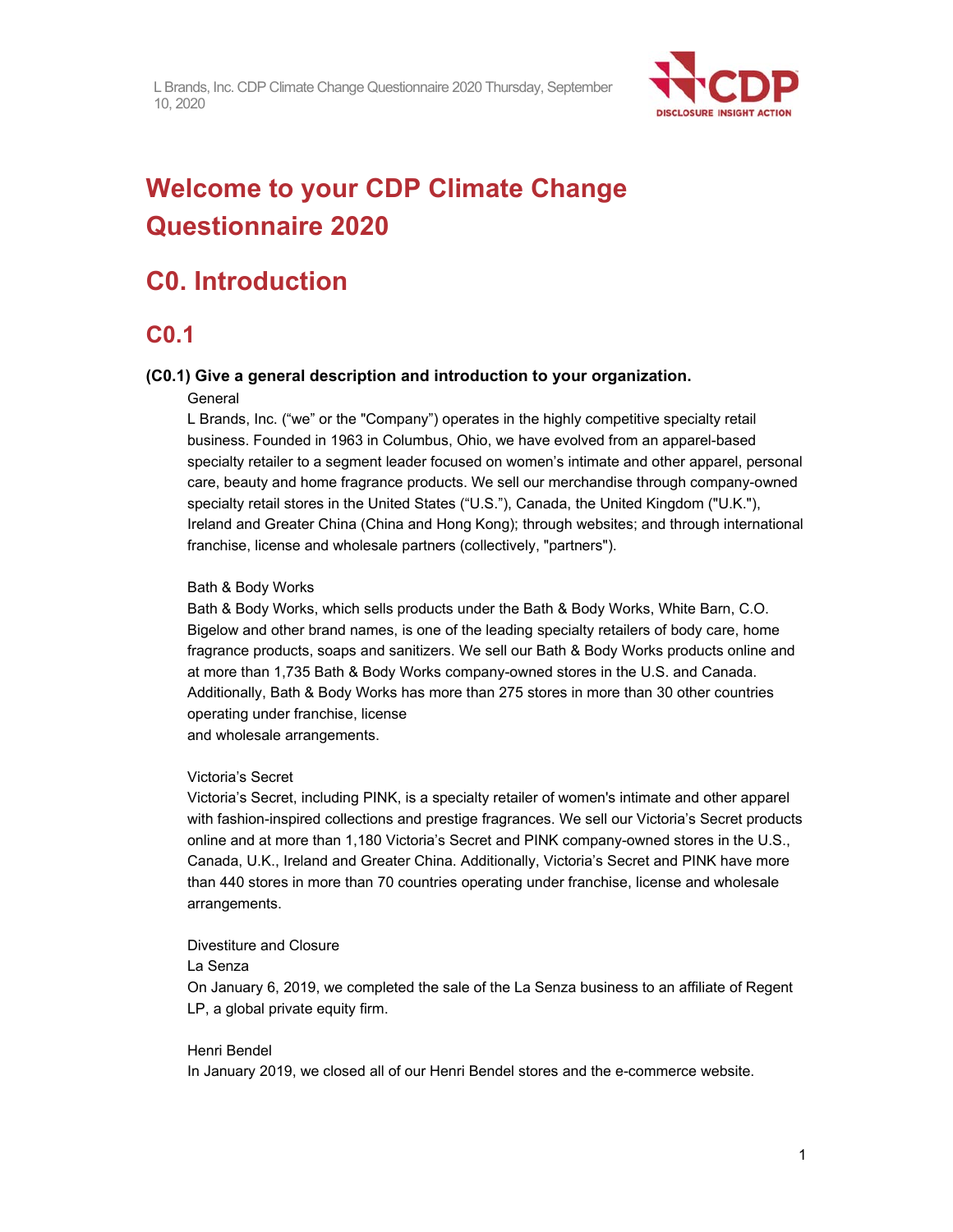

# **C0.2**

### **(C0.2) State the start and end date of the year for which you are reporting data.**

|           | <b>Start date</b> | <b>End date</b> | Indicate if you are providing emissions data for<br>past reporting years |
|-----------|-------------------|-----------------|--------------------------------------------------------------------------|
| Reporting | January 1,        | December 31,    | <b>No</b>                                                                |
| vear      | 2019              | 2019            |                                                                          |

# **C0.3**

### **(C0.3) Select the countries/areas for which you will be supplying data.**

Canada China China, Hong Kong Special Administrative Region India Ireland Sri Lanka United Kingdom of Great Britain and Northern Ireland United States of America Viet Nam

# **C0.4**

**(C0.4) Select the currency used for all financial information disclosed throughout your response.** 

USD

# **C0.5**

**(C0.5) Select the option that describes the reporting boundary for which climaterelated impacts on your business are being reported. Note that this option should align with your chosen approach for consolidating your GHG inventory.** 

Operational control

# **C1. Governance**

# **C1.1**

**(C1.1) Is there board-level oversight of climate-related issues within your organization?** 

Yes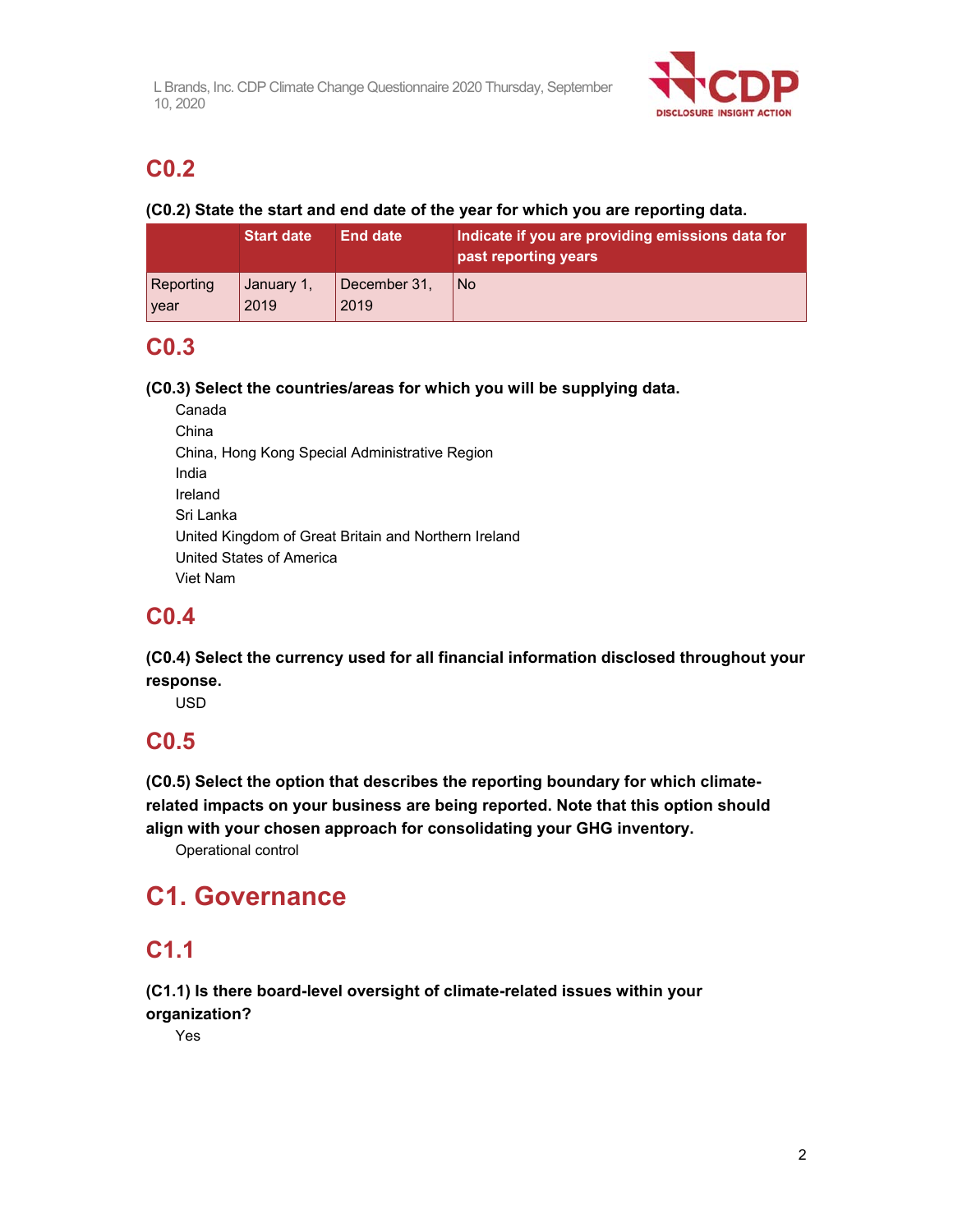

# **C1.1a**

### **(C1.1a) Identify the position(s) (do not include any names) of the individual(s) on the board with responsibility for climate-related issues.**

| <b>Position of</b><br>individual(s) | <b>Please explain</b>                                                                                                                                                                                                                                                                                                                                                                                                                                                                                                                                                                                                            |
|-------------------------------------|----------------------------------------------------------------------------------------------------------------------------------------------------------------------------------------------------------------------------------------------------------------------------------------------------------------------------------------------------------------------------------------------------------------------------------------------------------------------------------------------------------------------------------------------------------------------------------------------------------------------------------|
| Board-level<br>committee            | The L Brands Audit Committee of the Board of Directors has responsibility for<br>climate-related issues.                                                                                                                                                                                                                                                                                                                                                                                                                                                                                                                         |
|                                     | As part of the Enterprise Risk Management program, we have tools in place to<br>ensure key risks are being managed by the brands and functions as well as the<br>Board at its various Committees. The tools include our Risk Councils and<br>Committees, which are formalized, risk-focused groups embedded within the<br>enterprise to address key risks at the brands and function levels. The key risks<br>identified in our Risk Councils and Committees are escalated to senior leaders as<br>necessary and are shared with the Audit Committee (semi-annually) and with the<br>Board of Directors (annually or as needed). |
|                                     | The Board regularly reviews that Company's strategic plans and capital structure<br>with a view toward long-term value creation, including environmental, social, and<br>governance considerations.                                                                                                                                                                                                                                                                                                                                                                                                                              |

# **C1.1b**

### **(C1.1b) Provide further details on the board's oversight of climate-related issues.**

| <b>Frequency with</b><br>which climate-<br>related issues<br>are a scheduled<br>agenda item | <b>Governance mechanisms</b><br>into which climate-related<br>issues are integrated                                                                                                                                                                                                       | <b>Please explain</b>                                                                                                                                                                                                                                                                                                                                                                                                                                                                                                |
|---------------------------------------------------------------------------------------------|-------------------------------------------------------------------------------------------------------------------------------------------------------------------------------------------------------------------------------------------------------------------------------------------|----------------------------------------------------------------------------------------------------------------------------------------------------------------------------------------------------------------------------------------------------------------------------------------------------------------------------------------------------------------------------------------------------------------------------------------------------------------------------------------------------------------------|
| Sporadic - as<br>important matters<br>arise                                                 | Overseeing major capital<br>expenditures, acquisitions and<br>divestitures<br>Other, please specify<br>The board reviews issues of<br>social responsibility including<br>environmental matters, and<br>the company's policies,<br>practices, and progress with<br>respect to such issues. | The Board reviews issues of social<br>responsibility, including diversity and inclusion,<br>environmental, philanthropic, and governance<br>matters, and the Company's policies, practices,<br>and progress with respect to such issues. Key<br>highlights include:<br>• Selection of vendors based on their ability<br>and commitment to meet our safety and quality<br>standards, and to follow our strict ethical labor<br>and environmental standards.<br>• Promotion of environmentally sensitive<br>practices. |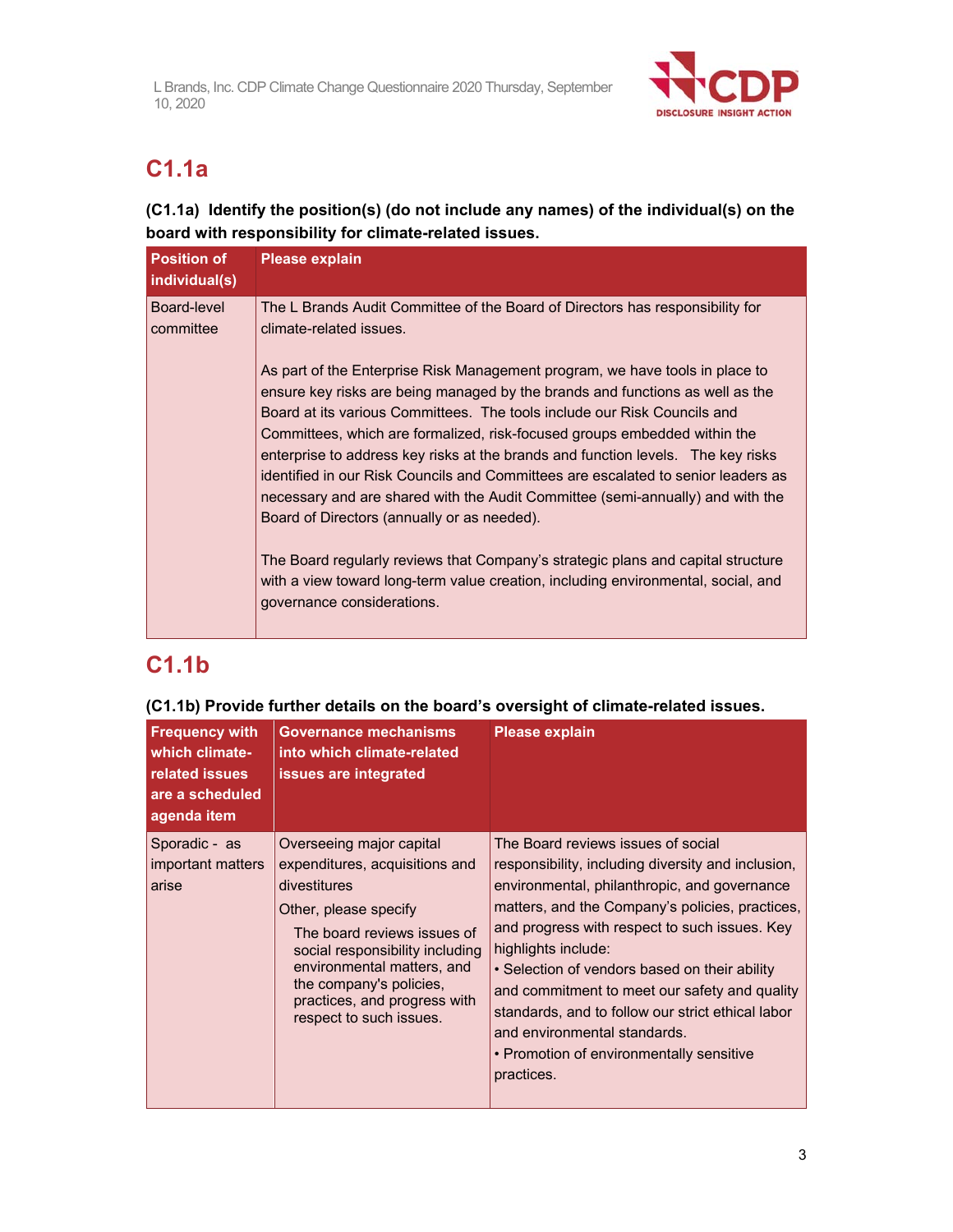

|  | In addition, the Board of Directors regularly     |
|--|---------------------------------------------------|
|  | reviews the company's strategic plans and         |
|  | capital structure with a view towards long-term   |
|  | value creating including, including               |
|  | environmental, social, and governance             |
|  | considerations. The Board also conducts a         |
|  | strategic planning retreat at least annually with |
|  | senior management.                                |

# **C1.2**

### **(C1.2) Provide the highest management-level position(s) or committee(s) with responsibility for climate-related issues.**

| Name of the position(s)<br>and/or committee(s)           | <b>Responsibility</b>                                                     | Frequency of reporting to the<br>board on climate-related<br><b>issues</b> |
|----------------------------------------------------------|---------------------------------------------------------------------------|----------------------------------------------------------------------------|
| Other, please specify<br><b>Associate Vice President</b> | Both assessing and managing<br>climate-related risks and<br>opportunities | Not reported to the board                                                  |
| Corporate responsibility<br>committee                    | Both assessing and managing<br>climate-related risks and<br>opportunities | As important matters arise                                                 |

# **C1.2a**

**(C1.2a) Describe where in the organizational structure this/these position(s) and/or committees lie, what their associated responsibilities are, and how climate-related issues are monitored (do not include the names of individuals).**

The Associate Vice President (AVP) of Compliance Services has responsibility for developing the strategy for addressing climate change issues for the company, in collaboration with the company's Corporate Social Responsibility (CSR) Steering Committee. The AVP coordinates with functional experts within the company, who have managerial responsibility with respect to the various aspects of climate change, and senior management, which has collective responsibility for the company's policies and practices on this subject. The Board of Directors has oversight responsibility for management's operation of the business, including relevant climate change issues.

The L Brands Audit Committee of the Board of Directors has responsibility for climate-related issues.

As part of the Enterprise Risk Management program, we have tools in place to ensure key risks are being managed by the brands and functions as well as the Board at its various Committees. The tools include our Risk Councils and Committees, which are formalized, riskfocused groups embedded within the enterprise to address key risks at the brands and function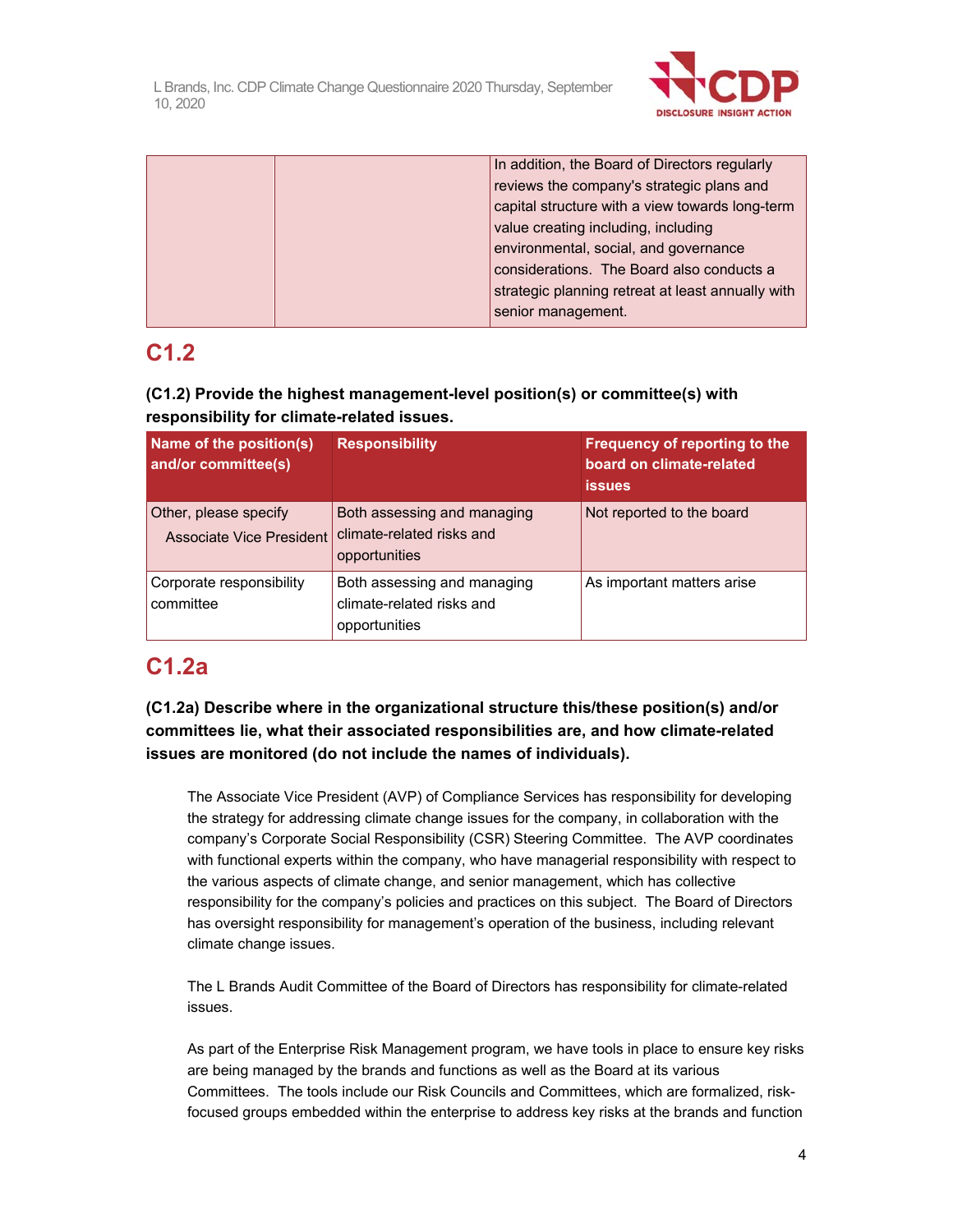

levels. The key risks identified in our Risk Councils and Committees are escalated to senior leaders as necessary and are shared with the Audit Committee (semi-annually) and with the Board of Directors (annually or as needed).

The Board regularly reviews that Company's strategic plans and capital structure with a view toward long-term value creation, including environmental, social, and governance considerations.

# **C1.3**

### **(C1.3) Do you provide incentives for the management of climate-related issues, including the attainment of targets?**

| Provide incentives for the management of climate-related issues                     | <b>Comment</b> |
|-------------------------------------------------------------------------------------|----------------|
| $\sqrt{\frac{1}{1}}$ No, and we do not plan to introduce them in the next two years |                |

# **C2. Risks and opportunities**

# **C2.1**

**(C2.1) Does your organization have a process for identifying, assessing, and responding to climate-related risks and opportunities?** 

Yes

# **C2.1a**

**(C2.1a) How does your organization define short-, medium- and long-term time horizons?** 

|             | From (years) | To (years) | <b>Comment</b> |
|-------------|--------------|------------|----------------|
| Short-term  |              | J          |                |
| Medium-term |              |            |                |
| Long-term   |              | 10         |                |

## **C2.1b**

### **(C2.1b) How does your organization define substantive financial or strategic impact on your business?**

Any event that would have a material impact on our financial situation would be how we define substantive.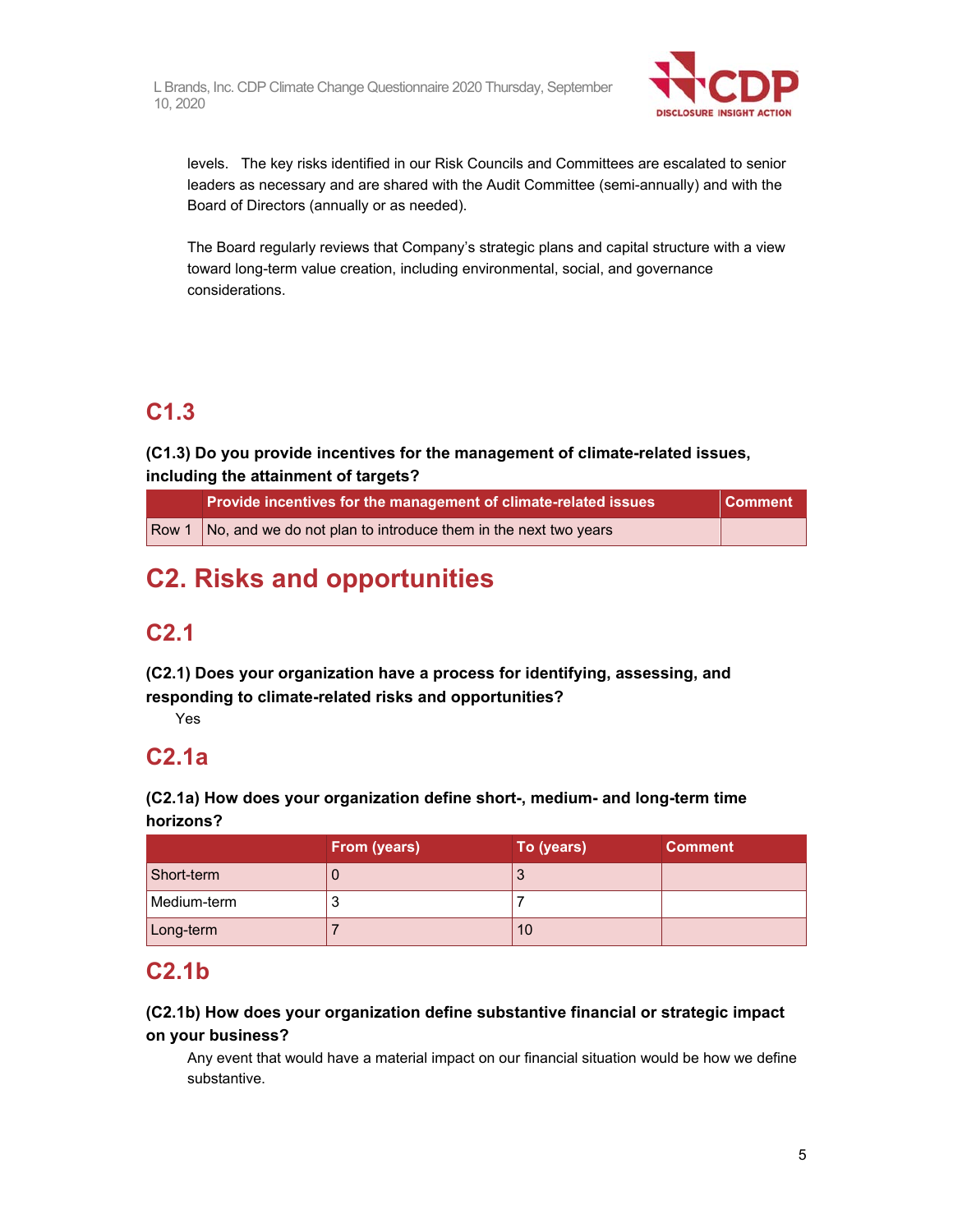

# **C2.2**

### **(C2.2) Describe your process(es) for identifying, assessing and responding to climaterelated risks and opportunities.**

### **Value chain stage(s) covered**

Direct operations

#### **Risk management process**

Integrated into multi-disciplinary company-wide risk management process

#### **Frequency of assessment**

#### **Time horizon(s) covered**

Short-term Medium-term Long-term

#### **Description of process**

L Brands employs a formal, holistic company-wide risk management process that includes identification of risks associated with climate change. The process includes review with internal stakeholders and external experts to identify physical and reputational risks and develop plans for preventing and/or minimizing impacts to the business.

### **C2.2a**

|                        | <b>Relevance &amp;</b><br><i>inclusion</i> | <b>Please explain</b>                                                                                                                                                   |
|------------------------|--------------------------------------------|-------------------------------------------------------------------------------------------------------------------------------------------------------------------------|
| Current<br>regulation  | Relevant,<br>always<br>included            | L Brands continually monitors the regulatory landscape related to<br>environmental issues, including climate-related, for the countries in<br>which we have operations. |
| Emerging<br>regulation | Relevant,<br>always<br>included            | L Brands continually monitors the regulatory landscape related to<br>environmental issues, including climate-related, for the countries in<br>which we have operations. |
| Technology             | Not relevant.<br>explanation<br>provided   | Based on the nature of L Brands business, there are no climate-<br>related technology risks.                                                                            |
| Legal                  | Relevant,<br>always<br>included            | L Brands continually monitors the legal landscape related to<br>environmental issues, including climate-related, for the countries in<br>which we have operations.      |

### **(C2.2a) Which risk types are considered in your organization's climate-related risk assessments?**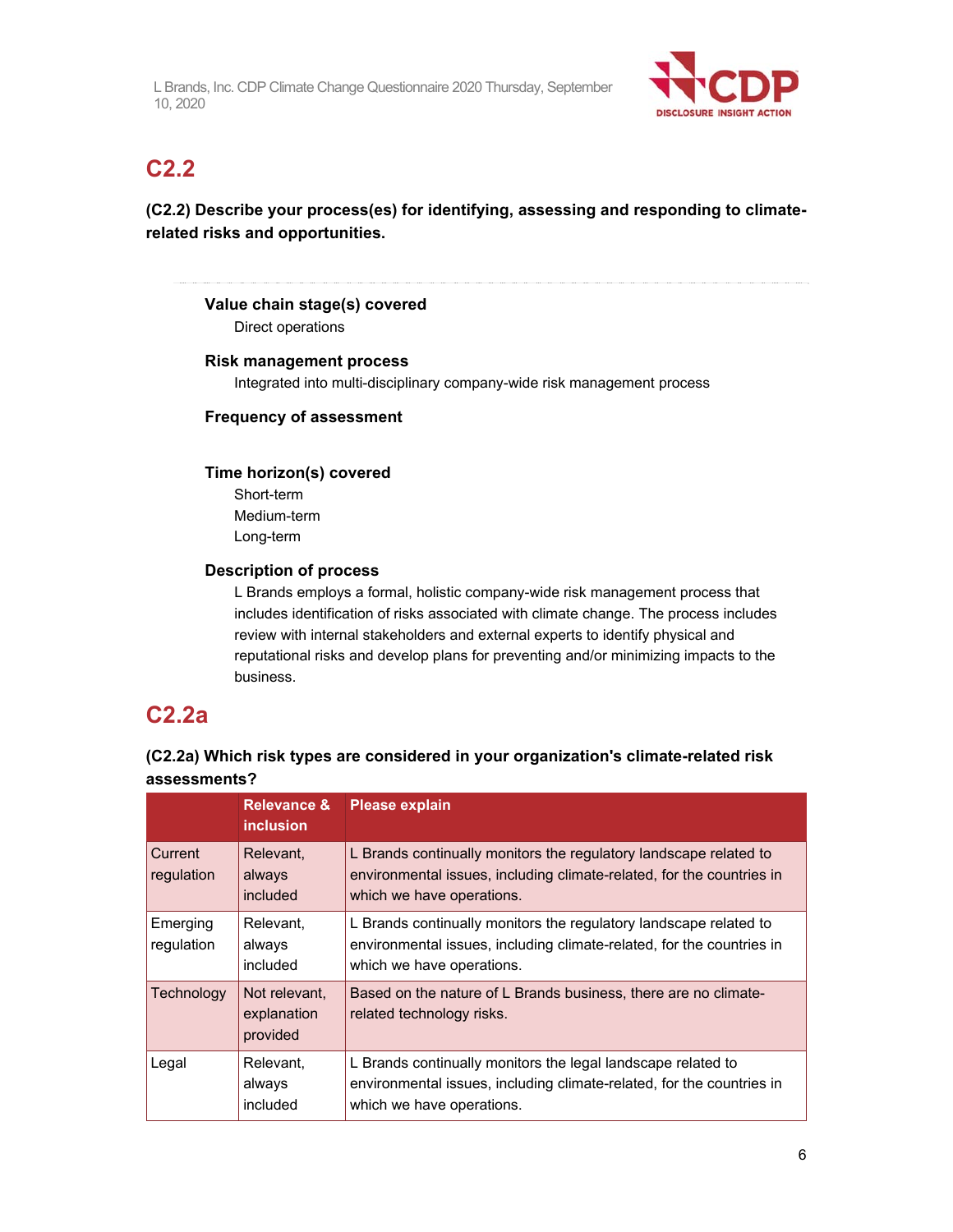

| Market              | Not relevant,<br>explanation<br>provided | Although L Brands utilizes some cotton in its supply chain, due to the<br>diverse nature of our supply base, climate has a minimal impact on<br>our ability to meet production demands.                                                                                                                                                                                                                                                                                                                                                                                                                                                                                                                                                                                                                                                                                                                                                                                                                                                                                                                                                                                                                                                      |
|---------------------|------------------------------------------|----------------------------------------------------------------------------------------------------------------------------------------------------------------------------------------------------------------------------------------------------------------------------------------------------------------------------------------------------------------------------------------------------------------------------------------------------------------------------------------------------------------------------------------------------------------------------------------------------------------------------------------------------------------------------------------------------------------------------------------------------------------------------------------------------------------------------------------------------------------------------------------------------------------------------------------------------------------------------------------------------------------------------------------------------------------------------------------------------------------------------------------------------------------------------------------------------------------------------------------------|
| Reputation          | Relevant,<br>sometimes<br>included       | L Brands continuously monitors issues where there is an intersection<br>between climate and our operations.                                                                                                                                                                                                                                                                                                                                                                                                                                                                                                                                                                                                                                                                                                                                                                                                                                                                                                                                                                                                                                                                                                                                  |
| Acute<br>physical   | Relevant,<br>always<br>included          | L Brands recognizes that the business may be exposed to risks<br>driven by physical climate parameters, however we do not anticipate<br>any of those risks to generate a substantive change in our business<br>operations, revenue or expenditure.<br>Predicted changes in the global climate system such as changes in<br>average temperatures and temperature extremes, precipitation<br>patterns and increases in frequency and severity of severe weather<br>events such as floods, hurricanes, cyclones, tornadoes and droughts<br>will likely impact our business activities across the globe. Those<br>impacts may be felt both directly in our own operations (primarily<br>located in the U.S., Canada and U.K.) as well as throughout our<br>supply chain.<br>Additionally, increased severe weather events such as floods,<br>hurricanes, cyclones, tornadoes and droughts can cause<br>infrastructure damage and interrupt our supply chain and logistics<br>activities. However, due to the fact that L Brands has in place a<br>flexible and diverse supply chain model, we feel that any impacts<br>from these physical risks would not result in a substantive change in<br>our business operations, revenue or expenditure. |
| Chronic<br>physical | Relevant,<br>always<br>included          | L Brands recognizes that the business may be exposed to risks<br>driven by physical climate parameters, however we do not anticipate<br>any of those risks to generate a substantive change in our business<br>operations, revenue or expenditure.<br>Predicted changes in the global climate system such as changes in<br>average temperatures and temperature extremes, precipitation<br>patterns and increases in frequency and severity of severe weather<br>events such as floods, hurricanes, cyclones, tornadoes and droughts<br>will likely impact our business activities across the globe. Those<br>impacts may be felt both directly in our own operations (primarily<br>located in the U.S., Canada and U.K.) as well as throughout our<br>supply chain.<br>For example, increases in average temperatures and temperature<br>extremes will likely result in increased energy costs associated with<br>the increased demand on climate control systems to maintain<br>comfortable office space, distribution space and store temperatures                                                                                                                                                                                        |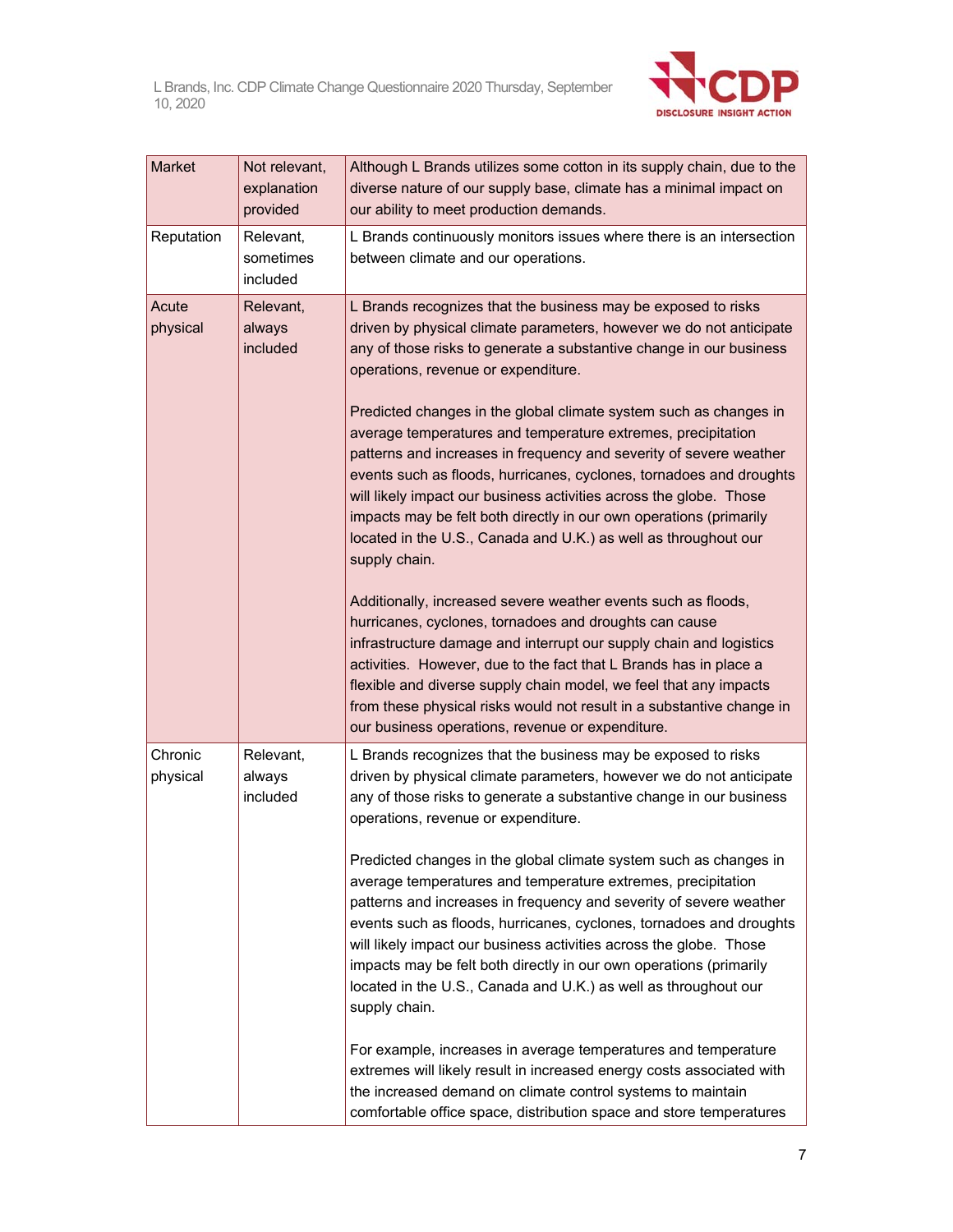

|  | for our associates and customers. This is also likely true for our<br>production partners. So, whether we see the increased energy costs<br>directly in our own facilities or indirectly through our supply chain, we<br>expect the increases to be gradual and not likely to be significant with<br>regards to annual revenue.                                                                                            |
|--|----------------------------------------------------------------------------------------------------------------------------------------------------------------------------------------------------------------------------------------------------------------------------------------------------------------------------------------------------------------------------------------------------------------------------|
|  | Finally, an increase in sea levels throughout the world could cause<br>physical damage to our facilities, particularly those located along the<br>coast lines. However, the impact on our business is only moderate<br>due to the fact that our stores are located almost exclusively in<br>landlord-owned malls and lifestyle centers and we continue to have<br>contingency plans in place for any vendor interruptions. |
|  | And so, although there is a slight to moderate risk driven by physical<br>climate parameters, we do not anticipate any of those risks to be<br>substantive with respect to our business activities or financial<br>operations.                                                                                                                                                                                             |

# **C2.3**

**(C2.3) Have you identified any inherent climate-related risks with the potential to have a substantive financial or strategic impact on your business?** 

No

# **C2.3b**

**(C2.3b) Why do you not consider your organization to be exposed to climate-related risks with the potential to have a substantive financial or strategic impact on your business?** 

|     | <b>Primary reason</b>                                                                                                   | <b>Please explain</b>                                                                                                                                                                                                                                                                                                                                                                                                                                                                         |
|-----|-------------------------------------------------------------------------------------------------------------------------|-----------------------------------------------------------------------------------------------------------------------------------------------------------------------------------------------------------------------------------------------------------------------------------------------------------------------------------------------------------------------------------------------------------------------------------------------------------------------------------------------|
| Row | Risks exist, but none<br>with potential to have a<br>substantive financial or<br>strategic impact on<br><b>business</b> | L Brands recognizes that the business may be exposed to risks<br>driven by changes in climate-related developments, but we do not<br>anticipate any of those risks to generate a substantive change in our<br>business operations, revenue or expenditure. The risks we do<br>anticipate, to a lesser degree, are those around changes in both<br>consumer and investor behavior.                                                                                                             |
|     |                                                                                                                         | For example, it is possible that consumers will modify their shopping<br>habits and product selection based on the potential relationship to<br>climate change. Rising fuel prices and environmental concerns may<br>cause consumers to change their shopping habits. However, by<br>continuing to stay close to our customer, offering multi-channel<br>shopping experiences, and remaining agile throughout our supply<br>chain, we believe that we will be able to adjust to these changes |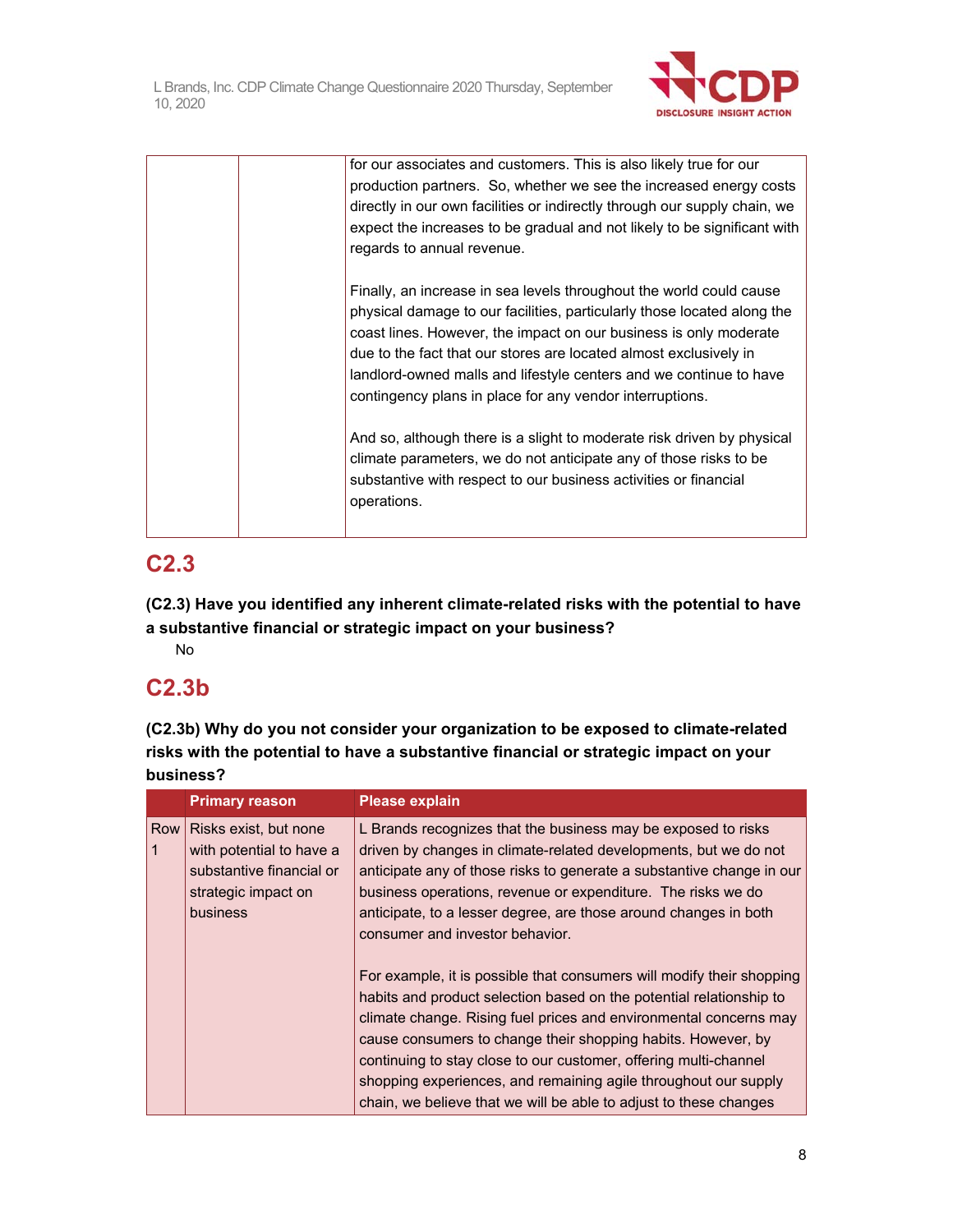

|  | quickly, reducing or eliminating any potential negative impact.          |
|--|--------------------------------------------------------------------------|
|  | Additionally, investors may choose to base more of their investment      |
|  | decisions on how companies choose to respond to climate change           |
|  | and whether the company is, in their opinion, well-positioned to         |
|  | handle the risks and possible opportunities that are posed by            |
|  | climate change. We feel that, by continuing to make strategic            |
|  | decisions that minimize our climate change-related risks, adapting to    |
|  | those risks that are unavoidable and delivering sound financial          |
|  | performance, we are minimizing those potential impacts.                  |
|  |                                                                          |
|  | Predicted changes in the global climate system such as changes in        |
|  | average temperatures and temperature extremes, precipitation             |
|  | patterns and increases in frequency and severity of severe weather       |
|  | events such as floods, hurricanes, cyclones, tornadoes and               |
|  | droughts will likely impact our business activities across the globe.    |
|  | Those impacts may be felt both directly in our own operations            |
|  | (primarily located in the U.S., Canada and U.K.) as well as              |
|  | throughout our supply chain.                                             |
|  | And so, although we do recognize that there is some level of risk to     |
|  | our business driven by other climate-related developments, we do         |
|  | not feel any of these potential risks are likely to create a substantive |
|  | change in our business activities or financial operations.               |
|  |                                                                          |

# **C2.4**

**(C2.4) Have you identified any climate-related opportunities with the potential to have a substantive financial or strategic impact on your business?** 

No

# **C2.4b**

### **(C2.4b) Why do you not consider your organization to have climate-related opportunities?**

|     | <b>Primary</b> | <b>Please explain</b>                                                            |  |
|-----|----------------|----------------------------------------------------------------------------------|--|
|     | reason         |                                                                                  |  |
| Row | Judged to be   | As a retailer of women's intimate and other apparel, personal care, beauty       |  |
|     | unimportant    | products and accessories, L Brands is not likely to realize significant business |  |
|     |                | opportunities as a result of any current or proposed climate change-related      |  |
|     |                | regulation/legislation, climate change, or any other climate-related             |  |
|     |                | developments. However, we will continue to monitor the regulatory/legislative    |  |
|     |                | landscapes climate-related developments, and customer shopping behaviors         |  |
|     |                | as they related to climate change for any changes that may present               |  |
|     |                | opportunities. As a company, we have chosen to focus our efforts on reducing     |  |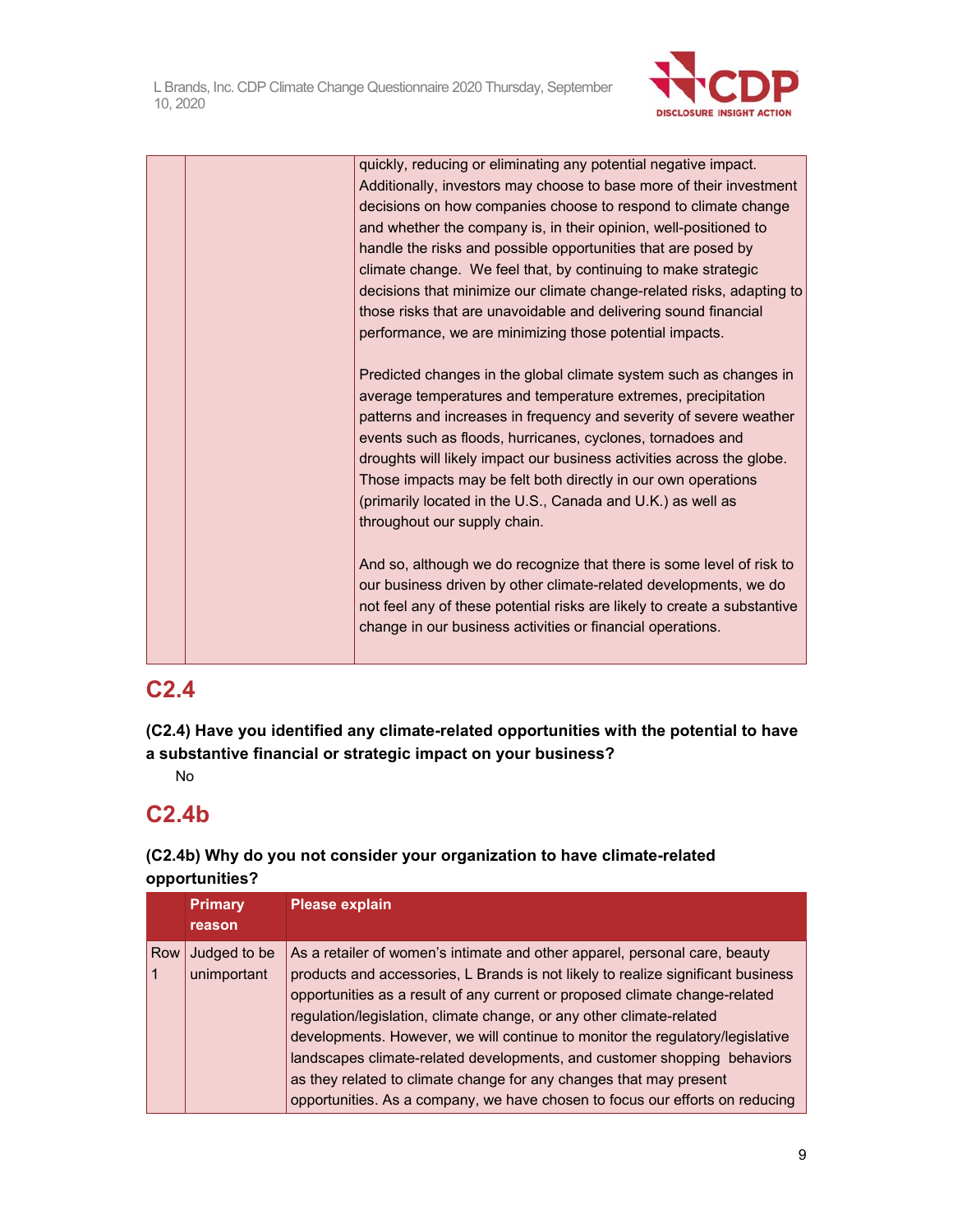

|  | our GHG emissions from energy consumption, supply chain/distribution |
|--|----------------------------------------------------------------------|
|  | activities and waste generation.                                     |

# **C3. Business Strategy**

# **C3.1**

**(C3.1) Have climate-related risks and opportunities influenced your organization's strategy and/or financial planning?** 

Yes

# **C3.1a**

### **(C3.1a) Does your organization use climate-related scenario analysis to inform its strategy?**

No, and we do not anticipate doing so in the next two years

# **C3.1c**

### **(C3.1c) Why does your organization not use climate-related scenario analysis to inform its strategy?**

L Brands has determined that the optimal way of addressing risks that relate to our business is to conduct significant contingency planning to address possible disruptions of our supply chain resulting from climate change. Our planning takes into consideration possible supply chain disruptions including transportation of goods and merchandise production. In the process, we identify alternative options that can be utilized to mitigate climate risks.

# **C3.1d**

### **(C3.1d) Describe where and how climate-related risks and opportunities have influenced your strategy.**

|                                       | Have climate-related<br>risks and<br>opportunities<br>influenced your<br>strategy in this area? | <b>Description of influence</b>                                                                                                                                                                                                                                                                                                                                          |
|---------------------------------------|-------------------------------------------------------------------------------------------------|--------------------------------------------------------------------------------------------------------------------------------------------------------------------------------------------------------------------------------------------------------------------------------------------------------------------------------------------------------------------------|
| Products and<br>services              | Evaluation in progress                                                                          |                                                                                                                                                                                                                                                                                                                                                                          |
| Supply chain<br>and/or value<br>chain | Yes                                                                                             | When L Brands initially set out to develop a comprehensive<br>business strategy as it pertains to climate change, we made<br>it a point to create and leverage partnerships with outside<br>programs and organizations that could help us determine<br>our priorities and strategy. We began by partnering with<br>several government-business programs such as the U.S. |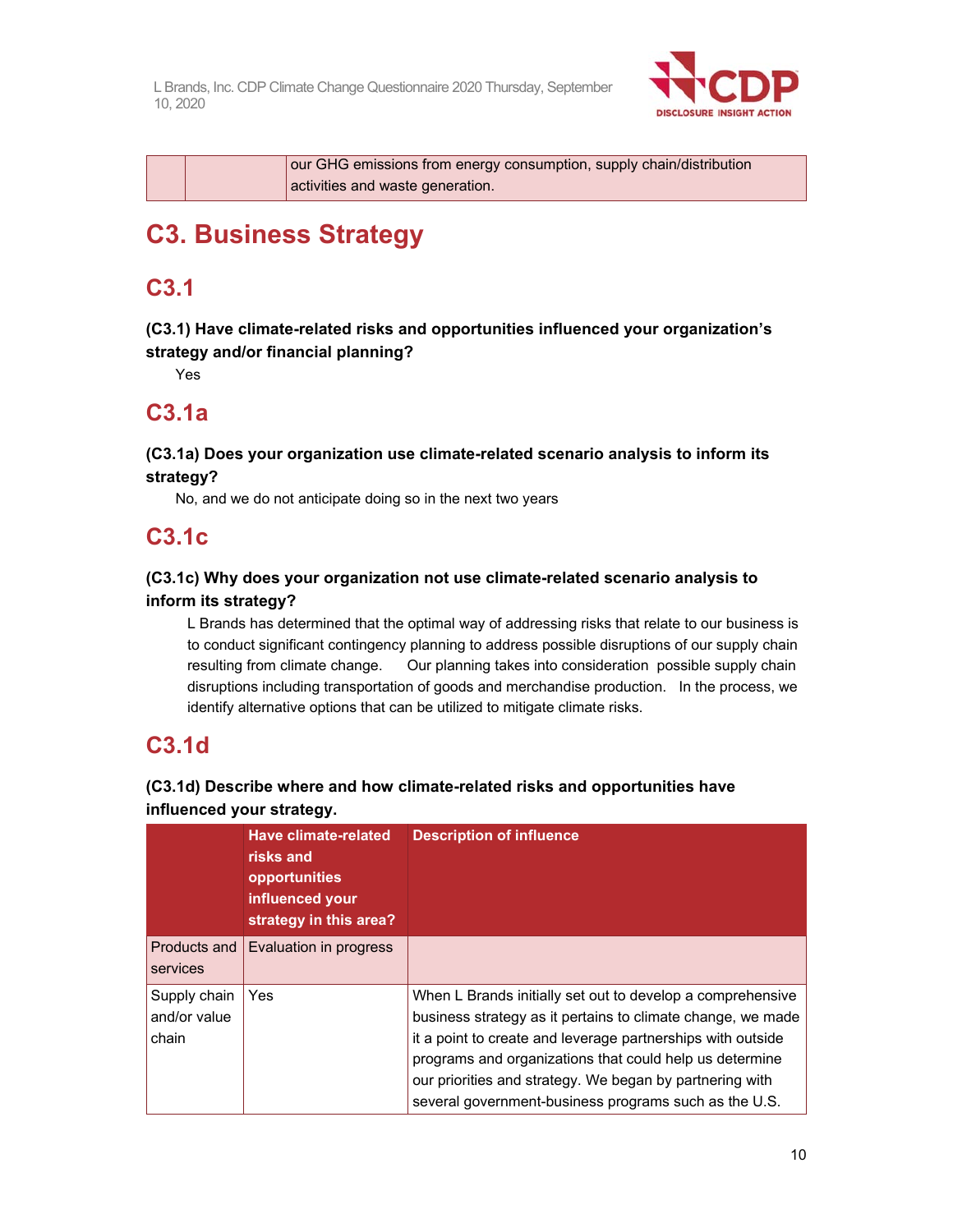

|                              |                        | Environmental Protection Agency (EPA) Climate Leaders<br>program, U.S. EPA SmartWay Transport Partnership and<br>the U.S. EPA WasteWise Program.                                                                                                                                                                                                                                                                                                                                                                             |
|------------------------------|------------------------|------------------------------------------------------------------------------------------------------------------------------------------------------------------------------------------------------------------------------------------------------------------------------------------------------------------------------------------------------------------------------------------------------------------------------------------------------------------------------------------------------------------------------|
| Investment in $\vert$<br>R&D | Evaluation in progress |                                                                                                                                                                                                                                                                                                                                                                                                                                                                                                                              |
| Operations                   | Yes                    | When L Brands initially set out to develop a comprehensive<br>business strategy as it pertains to climate change, we made<br>it a point to create and leverage partnerships with outside<br>programs and organizations that could help us determine<br>our priorities and strategy. We began by partnering with<br>several government-business programs such as the U.S.<br>Environmental Protection Agency (EPA) Climate Leaders<br>program, U.S. EPA SmartWay Transport Partnership and<br>the U.S. EPA WasteWise Program. |

# **C3.1e**

**(C3.1e) Describe where and how climate-related risks and opportunities have influenced your financial planning.** 

|     | <b>Financial planning elements that</b><br>have been influenced | <b>Description of influence</b>                                                       |
|-----|-----------------------------------------------------------------|---------------------------------------------------------------------------------------|
| Row | <b>Revenues</b>                                                 | Climate risks that could impact our supply chain<br>could potentially impact revenue. |

## **C3.1f**

**(C3.1f) Provide any additional information on how climate-related risks and opportunities have influenced your strategy and financial planning (optional).** 

# **C4. Targets and performance**

# **C4.1**

**(C4.1) Did you have an emissions target that was active in the reporting year?**  No target

# **C4.1c**

**(C4.1c) Explain why you did not have an emissions target, and forecast how your emissions will change over the next five years.** 

| <b>Primary</b> | <b>Five-year forecast</b> | ∣ Please explain <sup>i</sup> |
|----------------|---------------------------|-------------------------------|
| reason         |                           |                               |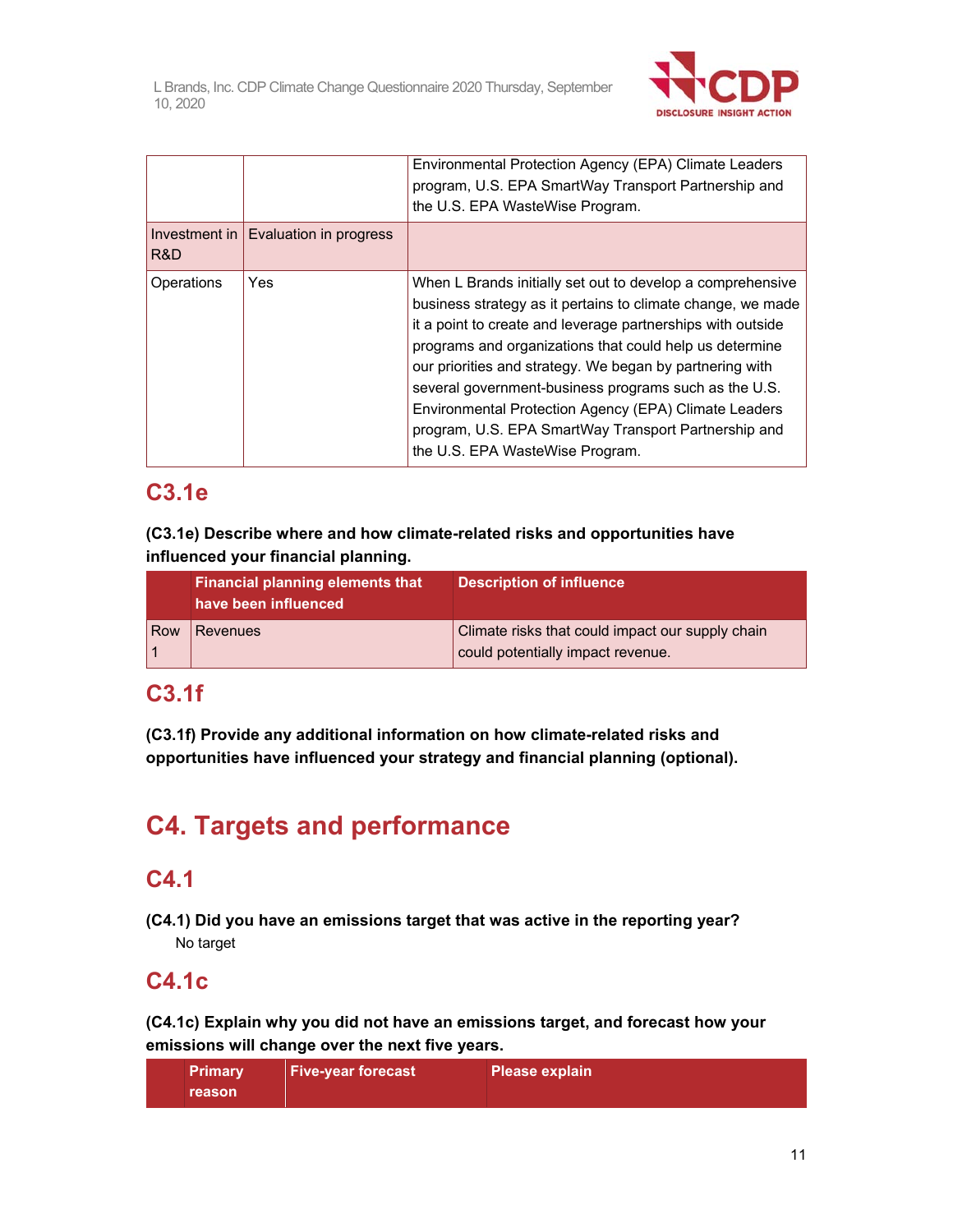

| Row | Important but | L Brands is currently working | In 2010 and in partnership with the US EPA     |
|-----|---------------|-------------------------------|------------------------------------------------|
|     | not an        | with internal stakeholders    | Climate Leaders program, L Brands established  |
|     | immediate     | and external service          | an absolute greenhouse gas emissions           |
|     | business      | providers to identify         | reduction goal for our Scope 1 and Scope 2     |
|     | priority      | opportunities for greenhouse  | domestic activities. Our goal, using base year |
|     |               | gas emissions reduction       | 2007, was to reduce absolute emissions by      |
|     |               | across our operations.        | three percent by 2014. L Brands was able to    |
|     |               |                               | meet this emissions reduction goal early in    |
|     |               |                               | 2012 and was officially recognized in 2013 by  |
|     |               |                               | the US EPA at the Climate Leadership Awards    |
|     |               |                               | in 2013. We are currently in the process of    |
|     |               |                               | determining our next greenhouse gas emissions  |
|     |               |                               | target.                                        |

# **C4.2**

**(C4.2) Did you have any other climate-related targets that were active in the reporting year?** 

No other climate-related targets

# **C4.3**

**(C4.3) Did you have emissions reduction initiatives that were active within the reporting year? Note that this can include those in the planning and/or implementation phases.** 

Yes

## **C4.3a**

**(C4.3a) Identify the total number of initiatives at each stage of development, and for those in the implementation stages, the estimated CO2e savings.**

|                                   | <b>Number of</b><br><i>initiatives</i> | <b>Total estimated annual CO2e savings in metric</b><br>tonnes CO2e (only for rows marked *) |
|-----------------------------------|----------------------------------------|----------------------------------------------------------------------------------------------|
| Under investigation               | 0                                      | 0                                                                                            |
| To be implemented*                | 0                                      | 0                                                                                            |
| Implementation<br>commenced*      |                                        | 0                                                                                            |
| Implemented*                      | 10                                     | 127                                                                                          |
| Not to be implemented $ 0\rangle$ |                                        | 0                                                                                            |

# **C4.3b**

**(C4.3b) Provide details on the initiatives implemented in the reporting year in the table below.**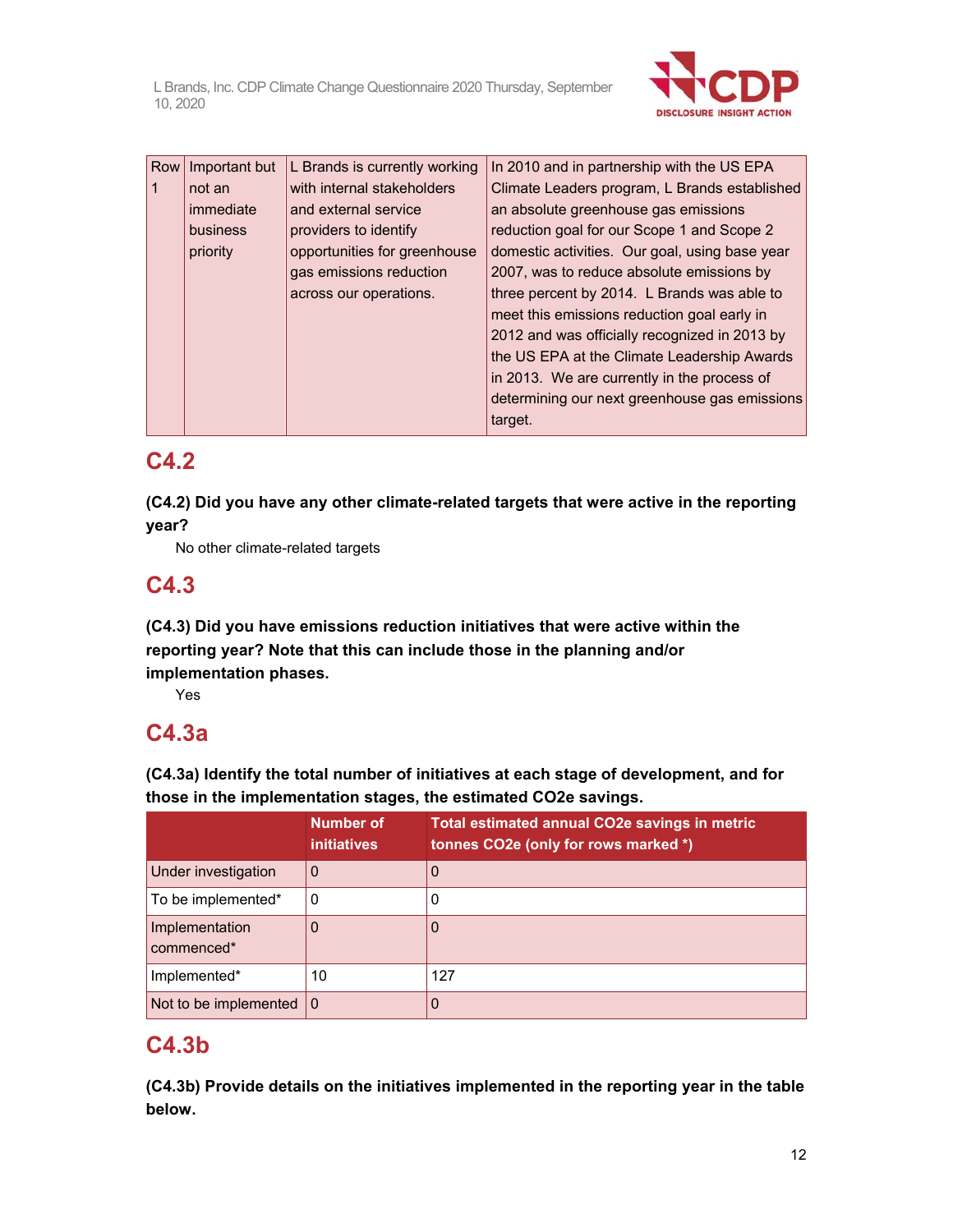

**Initiative category & Initiative type** 

Energy efficiency in buildings Lighting

**Estimated annual CO2e savings (metric tonnes CO2e)**  58

**Scope(s)**  Scope 2 (location-based)

#### **Voluntary/Mandatory**

Voluntary

**Annual monetary savings (unit currency – as specified in C0.4)** 

0

**Investment required (unit currency – as specified in C0.4)** 

0

**Payback period**  <1 year

**Estimated lifetime of the initiative**  6-10 years

**Comment** 

**Initiative category & Initiative type**  Energy efficiency in buildings

Lighting

**Estimated annual CO2e savings (metric tonnes CO2e)**  10

### **Scope(s)**

Scope 2 (location-based)

**Voluntary/Mandatory** 

Voluntary

**Annual monetary savings (unit currency – as specified in C0.4)** 

0

**Investment required (unit currency – as specified in C0.4)** 

0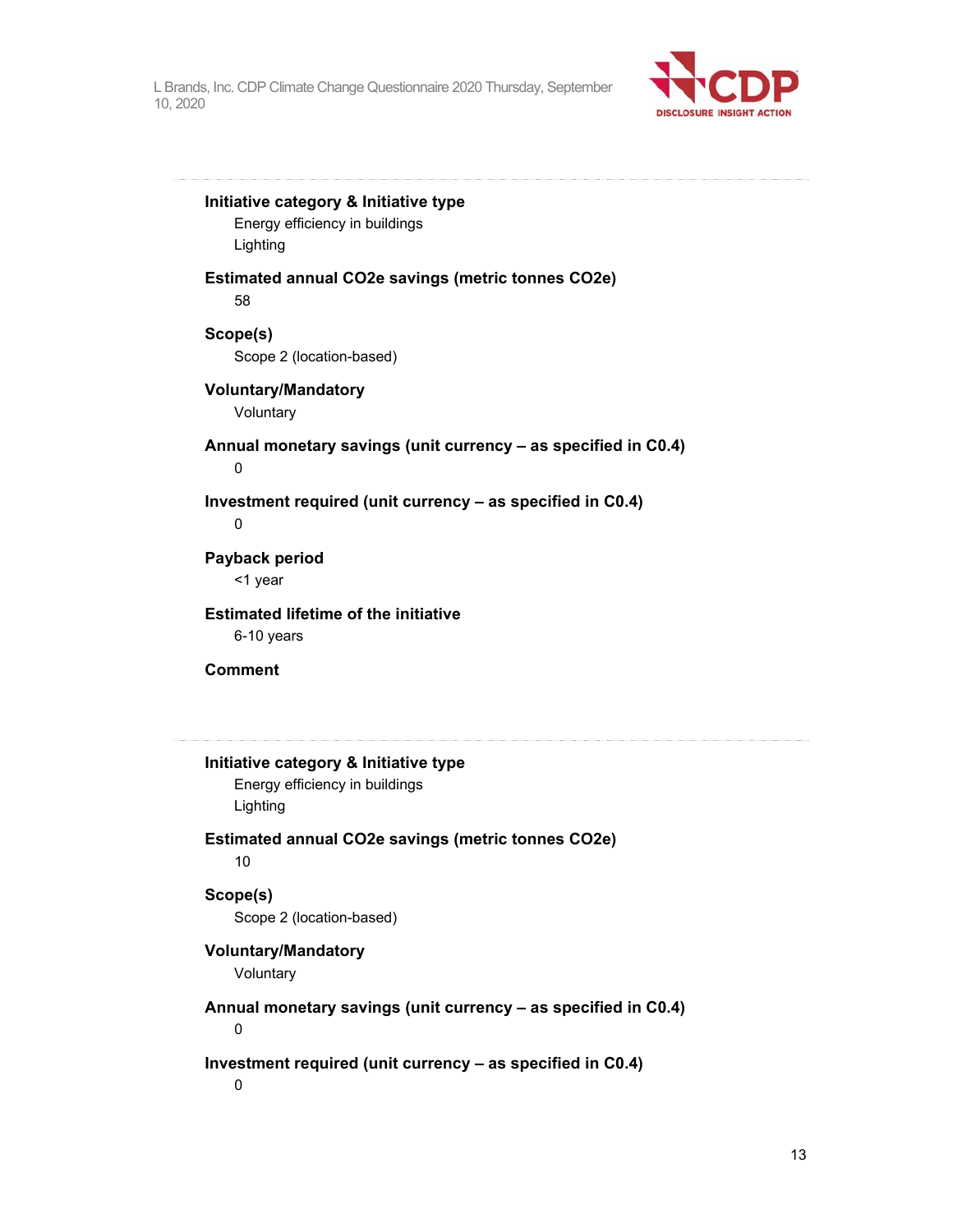

### **Payback period**

<1 year

#### **Estimated lifetime of the initiative**  6-10 years

#### **Comment**

**Initiative category & Initiative type**  Energy efficiency in buildings Lighting **Estimated annual CO2e savings (metric tonnes CO2e)**  3 **Scope(s)**  Scope 2 (location-based) **Voluntary/Mandatory**  Voluntary **Annual monetary savings (unit currency – as specified in C0.4)**  0 **Investment required (unit currency – as specified in C0.4)**  0 **Payback period**  1-3 years **Estimated lifetime of the initiative**  6-10 years **Comment Initiative category & Initiative type**  Energy efficiency in buildings

# Lighting

**Estimated annual CO2e savings (metric tonnes CO2e)** 

5

### **Scope(s)**

Scope 2 (location-based)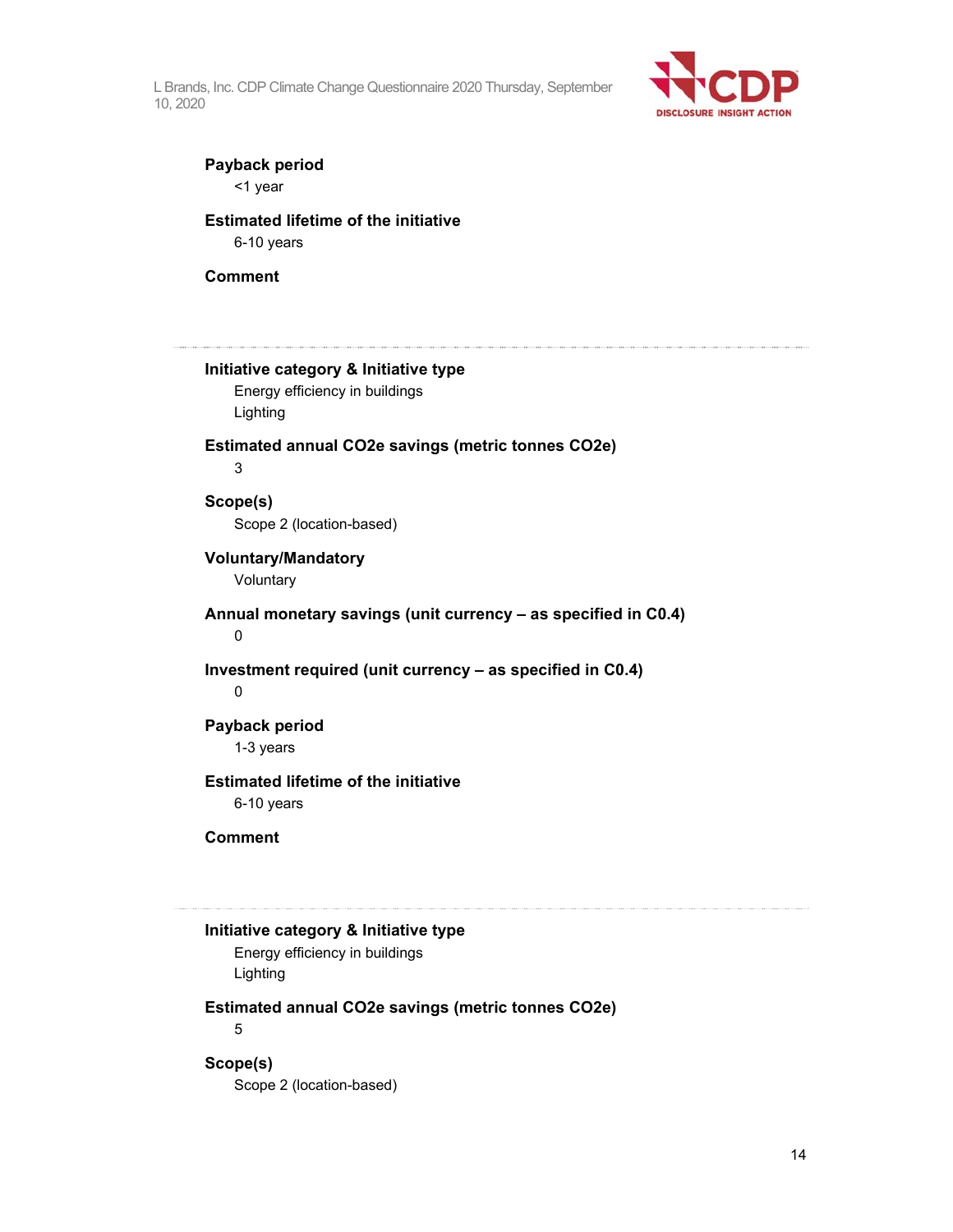

### **Voluntary/Mandatory**

Voluntary

**Annual monetary savings (unit currency – as specified in C0.4)**  0

### **Investment required (unit currency – as specified in C0.4)**

0

### **Payback period**

<1 year

### **Estimated lifetime of the initiative**

6-10 years

**Comment** 

**Initiative category & Initiative type**  Energy efficiency in buildings Lighting **Estimated annual CO2e savings (metric tonnes CO2e)**  1 **Scope(s)**  Scope 2 (location-based) **Voluntary/Mandatory**  Voluntary **Annual monetary savings (unit currency – as specified in C0.4)**  0

**Investment required (unit currency – as specified in C0.4)** 

 $\Omega$ 

### **Payback period**

1-3 years

### **Estimated lifetime of the initiative**

6-10 years

### **Comment**

**Initiative category & Initiative type**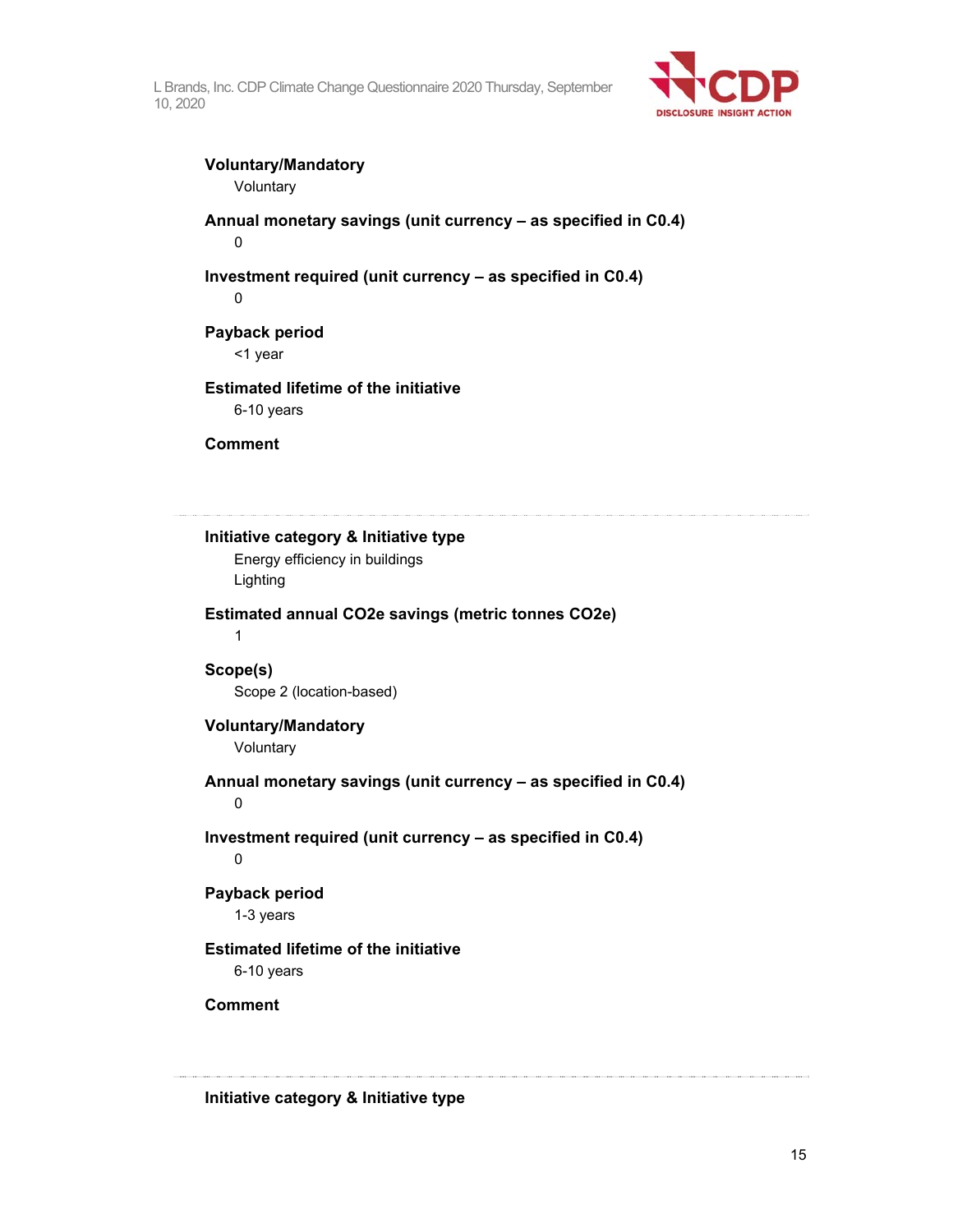

Energy efficiency in buildings Lighting

# **Estimated annual CO2e savings (metric tonnes CO2e)**

3

### **Scope(s)**

Scope 2 (location-based)

### **Voluntary/Mandatory Voluntary**

**Annual monetary savings (unit currency – as specified in C0.4)** 

0

**Investment required (unit currency – as specified in C0.4)** 

0

### **Payback period**

<1 year

# **Estimated lifetime of the initiative**

6-10 years

#### **Comment**

### **Initiative category & Initiative type**

Energy efficiency in buildings Lighting

### **Estimated annual CO2e savings (metric tonnes CO2e)**

3

### **Scope(s)**

Scope 2 (location-based)

### **Voluntary/Mandatory**  Voluntary

### **Annual monetary savings (unit currency – as specified in C0.4)**

0

**Investment required (unit currency – as specified in C0.4)** 

0

### **Payback period**

<1 year

### **Estimated lifetime of the initiative**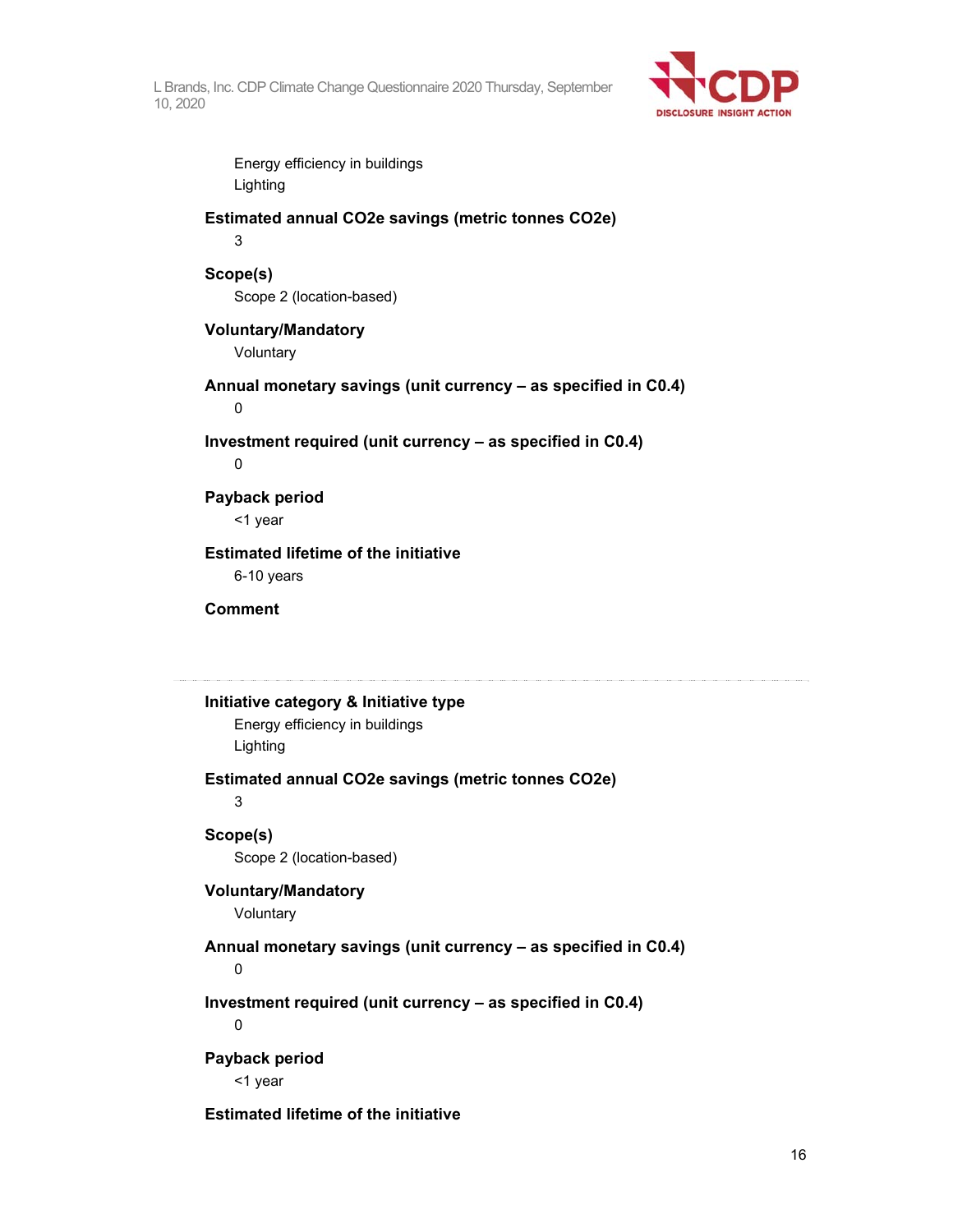

6-10 years

**Comment** 

| Initiative category & Initiative type<br>Energy efficiency in buildings             |
|-------------------------------------------------------------------------------------|
| Lighting                                                                            |
| Estimated annual CO2e savings (metric tonnes CO2e)<br>8                             |
| Scope(s)<br>Scope 2 (location-based)                                                |
| <b>Voluntary/Mandatory</b><br>Voluntary                                             |
| Annual monetary savings (unit currency - as specified in C0.4)<br>0                 |
| Investment required (unit currency - as specified in C0.4)<br>$\mathbf 0$           |
| Payback period<br><1 year                                                           |
| <b>Estimated lifetime of the initiative</b><br>6-10 years                           |
| <b>Comment</b>                                                                      |
| Initiative category & Initiative type<br>Energy efficiency in buildings<br>Lighting |
| Estimated annual CO2e savings (metric tonnes CO2e)<br>8                             |
| Scope(s)                                                                            |
| <b>Voluntary/Mandatory</b><br>Voluntary                                             |
| Annual monetary savings (unit currency - as specified in C0.4)<br>0                 |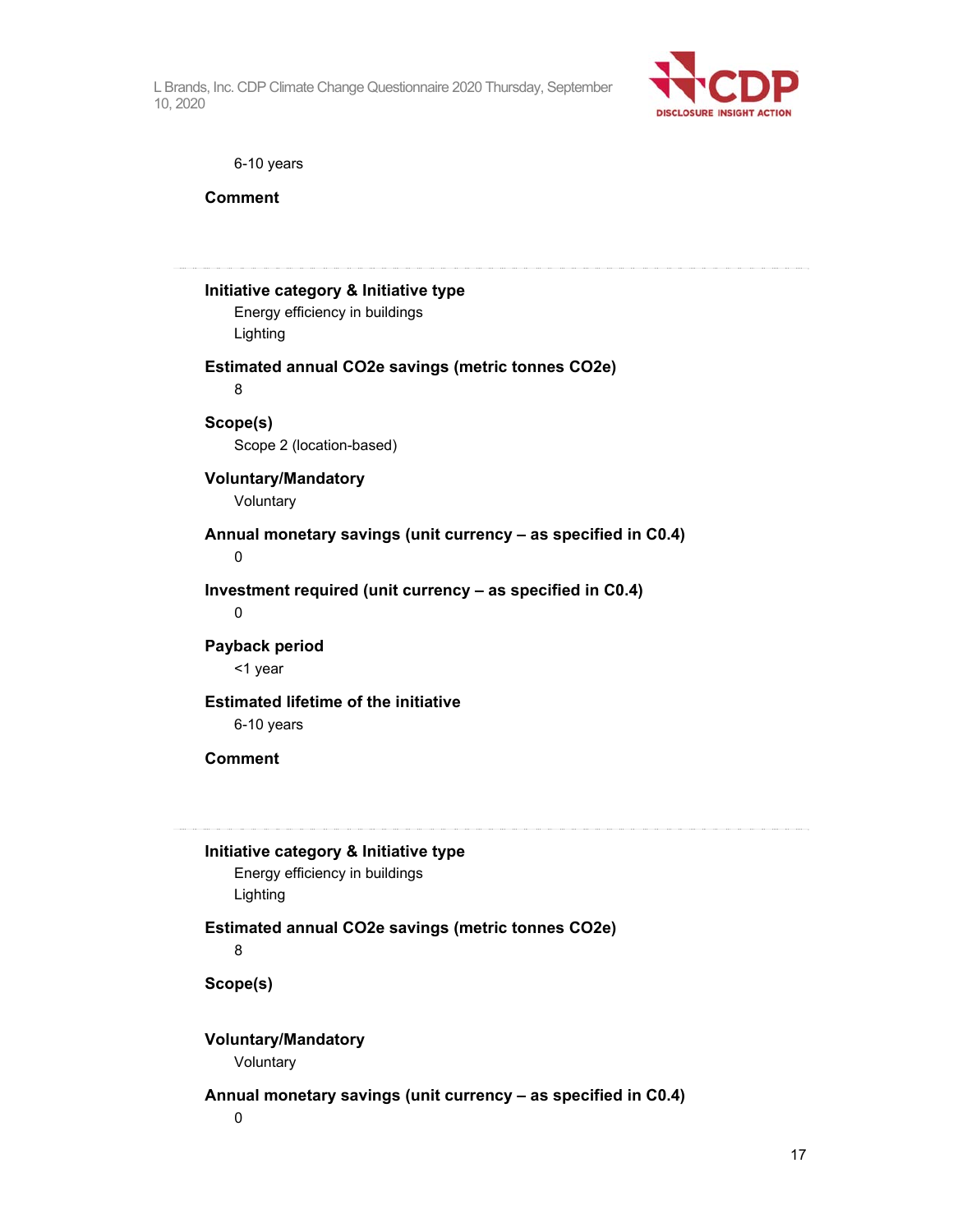

**Investment required (unit currency – as specified in C0.4)**  0

**Payback period**  <1 year

### **Estimated lifetime of the initiative**  6-10 years

**Comment** 

**Initiative category & Initiative type**  Energy efficiency in buildings Lighting **Estimated annual CO2e savings (metric tonnes CO2e)**  26 **Scope(s)**  Scope 2 (location-based) **Voluntary/Mandatory**  Voluntary **Annual monetary savings (unit currency – as specified in C0.4)**  0 **Investment required (unit currency – as specified in C0.4)**  0 **Payback period**  1-3 years **Estimated lifetime of the initiative**  6-10 years **Comment** 

## **C4.3c**

**(C4.3c) What methods do you use to drive investment in emissions reduction activities?** 

| <b>Method</b><br><b>Comment</b> |  |
|---------------------------------|--|
|---------------------------------|--|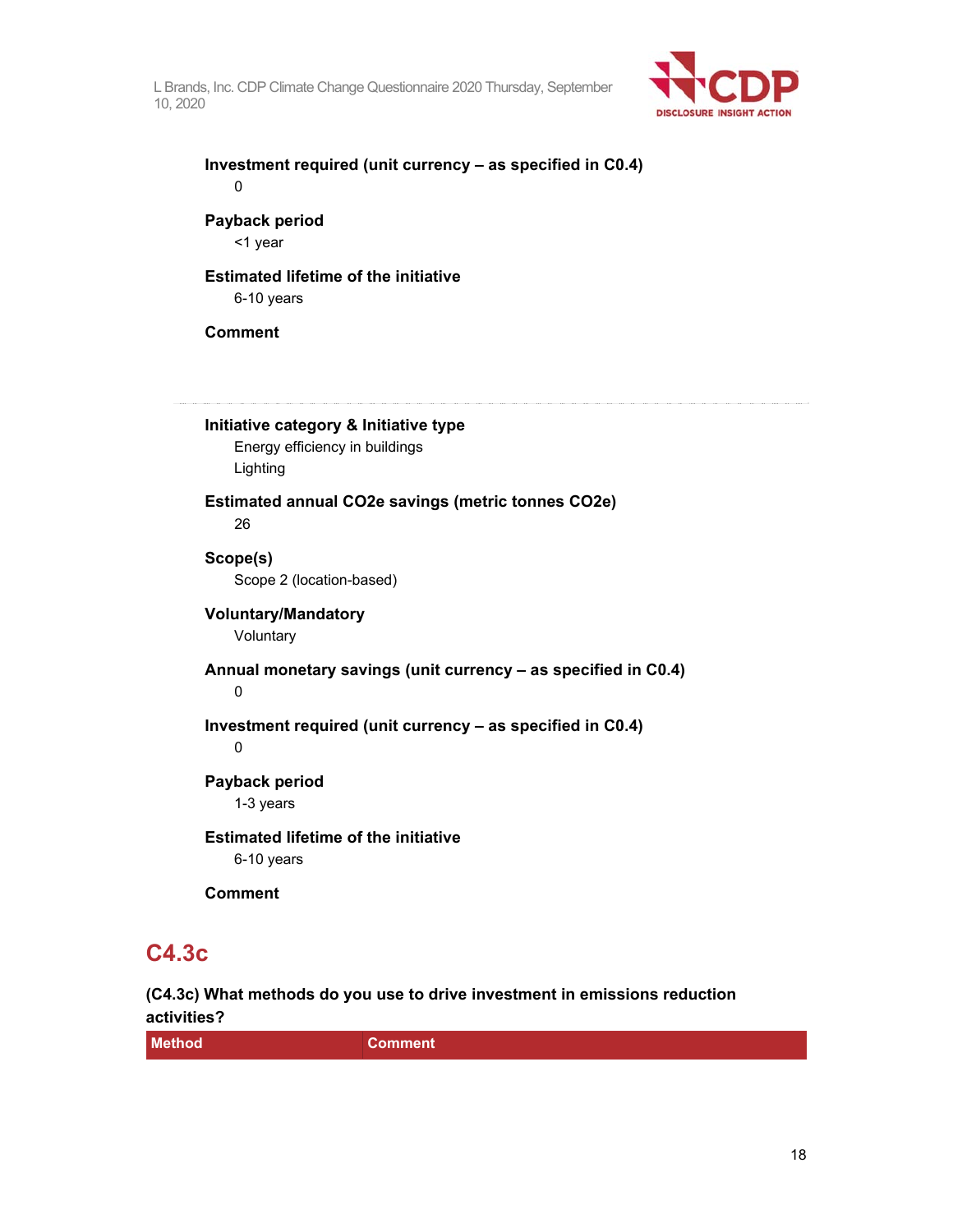

| Compliance with regulatory<br>requirements/standards | L Brands monitors the regulatory environment and invests in<br>emissions reductions activities to ensure the organization is in<br>compliance with regulatory requirements and standards. |
|------------------------------------------------------|-------------------------------------------------------------------------------------------------------------------------------------------------------------------------------------------|
| Dedicated budget for energy                          | L Brands includes in its budget process improvements to energy                                                                                                                            |
| efficiency                                           | efficiency in our operations.                                                                                                                                                             |
| Employee engagement                                  | L Brands has mechanisms to take employee suggestions or<br>recommendations and considers them when reviewing possible<br>emissions reductions activities.                                 |
| Financial optimization                               | L Brands uses financial calculations such as return on investment                                                                                                                         |
| calculations                                         | to determine the feasibility of emissions reductions activities.                                                                                                                          |

### **C4.5**

**(C4.5) Do you classify any of your existing goods and/or services as low-carbon products or do they enable a third party to avoid GHG emissions?** 

No

# **C5. Emissions methodology**

# **C5.1**

**(C5.1) Provide your base year and base year emissions (Scopes 1 and 2).** 

### **Scope 1**

**Base year start**  January 1, 2007

### **Base year end**

December 31, 2007

### **Base year emissions (metric tons CO2e)**  25,927

**Comment** 

### **Scope 2 (location-based)**

**Base year start**  January 1, 2007

**Base year end**  December 31, 2007

### **Base year emissions (metric tons CO2e)**  317,226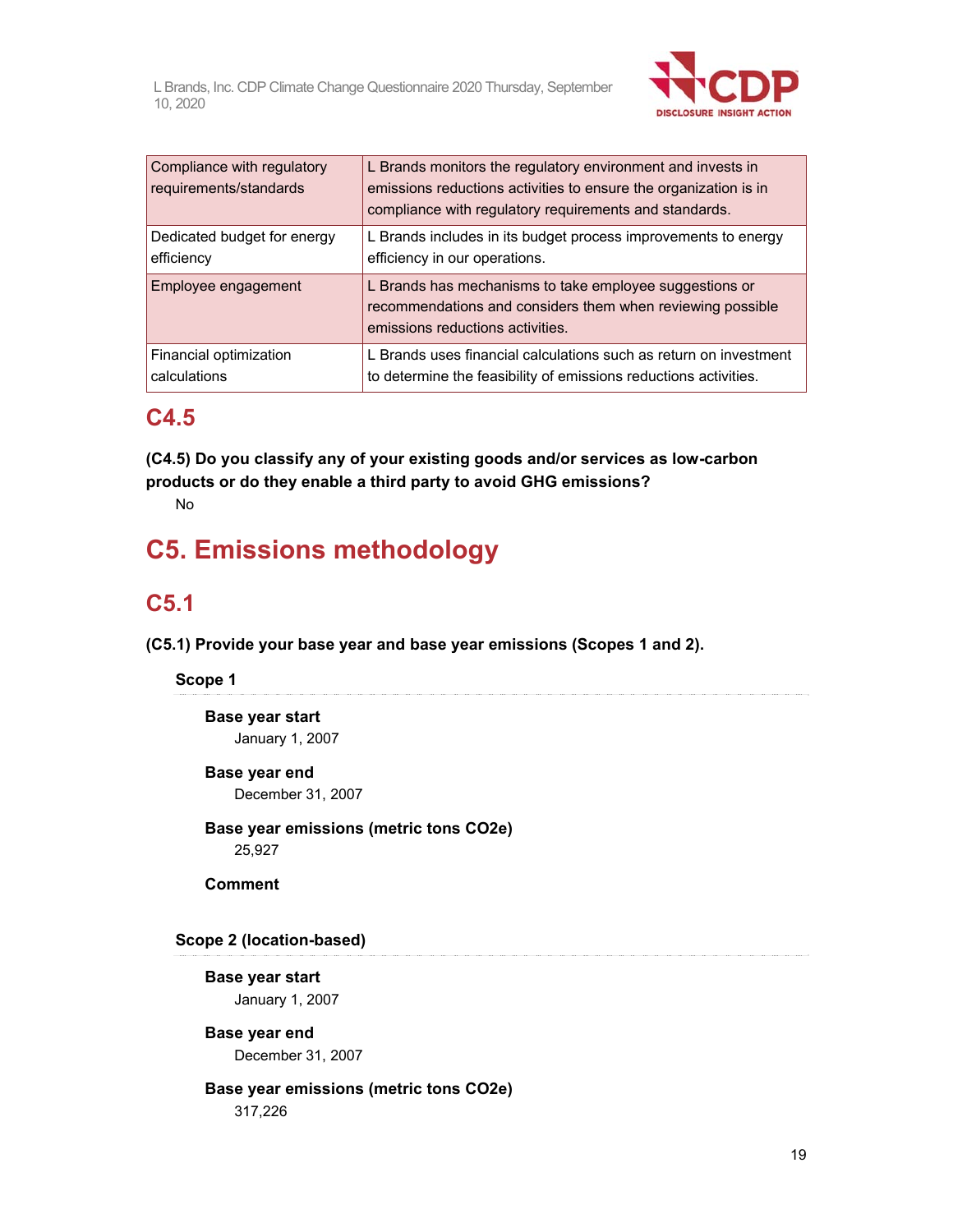

#### **Comment**

#### **Scope 2 (market-based)**

#### **Base year start**

January 1, 2019

#### **Base year end**

December 31, 2019

### **Base year emissions (metric tons CO2e)**

239,622

### **Comment**

We began to disclose Scope 2 market-based figures beginning with the 2019 calendar year data.

### **C5.2**

### **(C5.2) Select the name of the standard, protocol, or methodology you have used to collect activity data and calculate emissions.**

The Greenhouse Gas Protocol: A Corporate Accounting and Reporting Standard (Revised Edition)

# **C6. Emissions data**

### **C6.1**

**(C6.1) What were your organization's gross global Scope 1 emissions in metric tons CO2e?** 

**Reporting year** 

**Gross global Scope 1 emissions (metric tons CO2e)**  26,627

**Comment** 

### **C6.2**

**(C6.2) Describe your organization's approach to reporting Scope 2 emissions.** 

**Row 1** 

#### **Scope 2, location-based**

We are reporting a Scope 2, location-based figure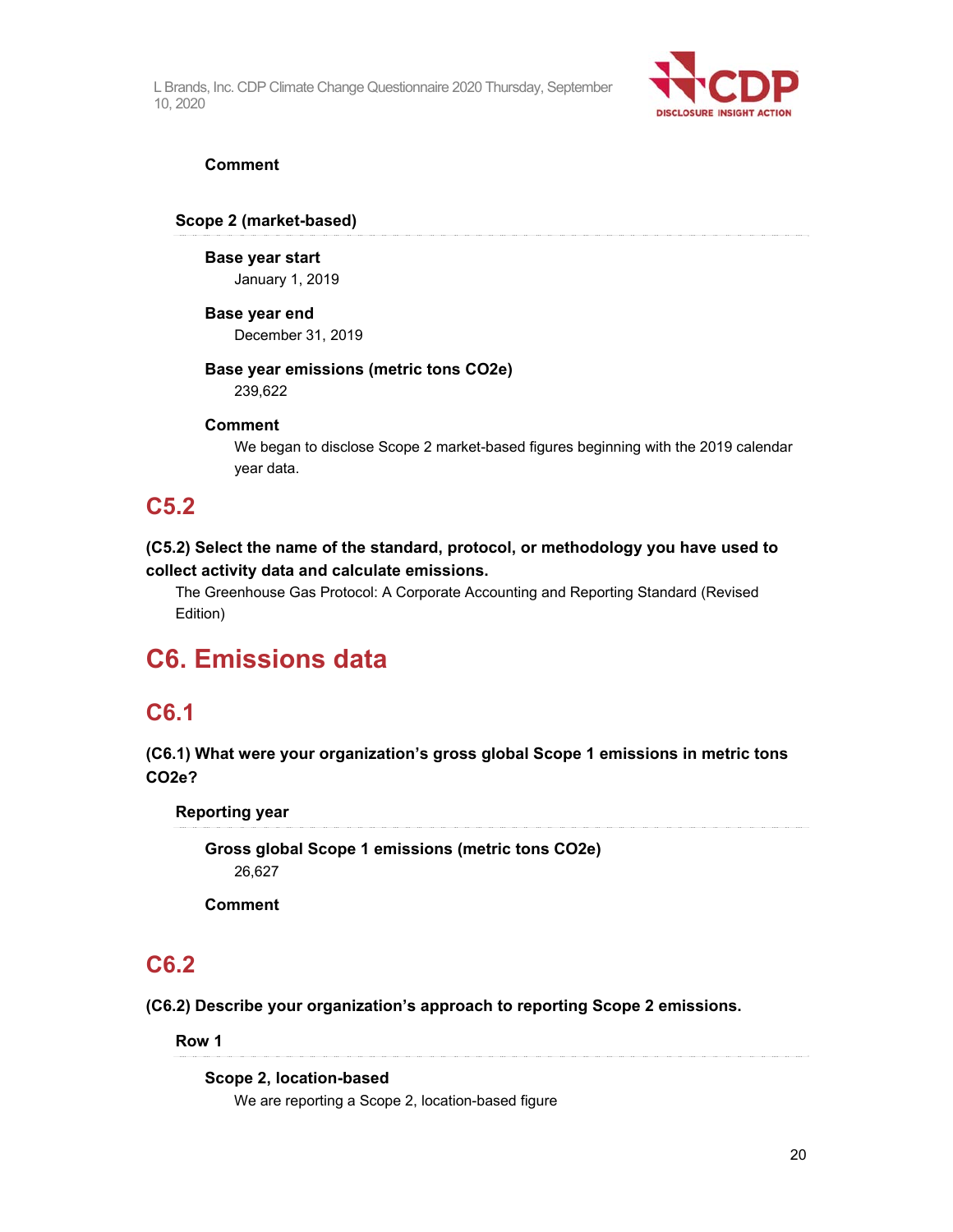

### **Scope 2, market-based**

We are reporting a Scope 2, market-based figure

### **Comment**

We are reporting a Scope 2, market-based figure for the first time in this submission. Residual mix figures were used for locations in the United States, Great Britain, and Ireland. All other locations continued to use the location-based data. The source used for market-based reporting is 2019 Green-e® Residual Mix Emissions Rates (2017 Data) for the United States and The Association of Issuing Bodies (AIB) European Residual Mixes 2018 version 1.2 (2019-07-11) for Great Britain and Ireland.

## **C6.3**

**(C6.3) What were your organization's gross global Scope 2 emissions in metric tons CO2e?** 

**Reporting year** 

**Scope 2, location-based**  224,557

**Scope 2, market-based (if applicable)**  239,622

**Comment** 

## **C6.4**

**(C6.4) Are there any sources (e.g. facilities, specific GHGs, activities, geographies, etc.) of Scope 1 and Scope 2 emissions that are within your selected reporting boundary which are not included in your disclosure?** 

No

## **C6.5**

**(C6.5) Account for your organization's gross global Scope 3 emissions, disclosing and explaining any exclusions.** 

### **Purchased goods and services**

**Evaluation status**  Relevant, not yet calculated

**Please explain** 

### **Capital goods**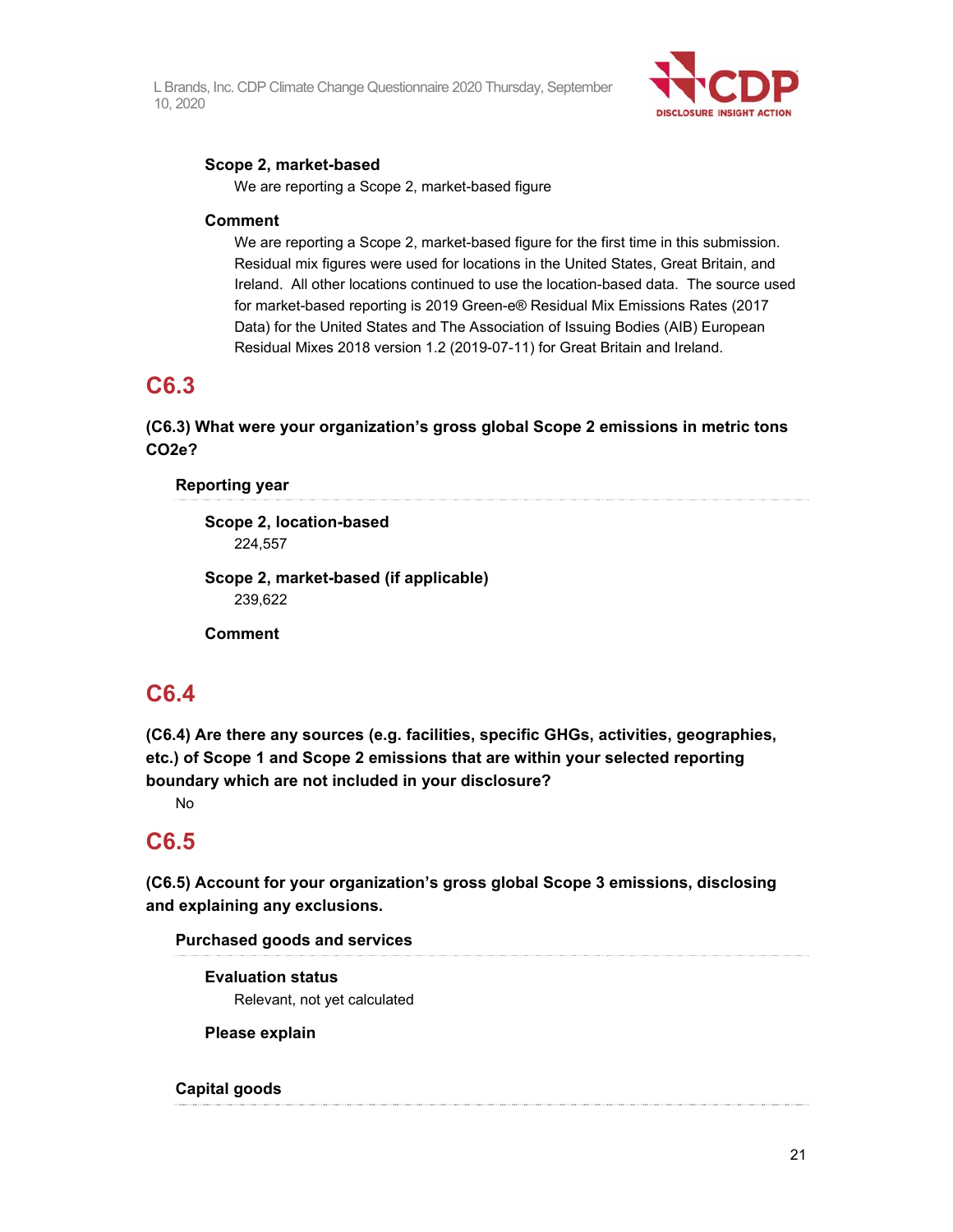

#### **Evaluation status**

Relevant, not yet calculated

#### **Please explain**

#### **Fuel-and-energy-related activities (not included in Scope 1 or 2)**

### **Evaluation status**

Relevant, not yet calculated

#### **Please explain**

#### **Upstream transportation and distribution**

#### **Evaluation status**

Relevant, calculated

### **Metric tonnes CO2e**

743,063

#### **Emissions calculation methodology**

WRI/WBCSD GHG Protocol is used to calculate upstream transportation and distribution emissions.

### **Percentage of emissions calculated using data obtained from suppliers or value chain partners**

**Please explain** 

#### **Waste generated in operations**

#### **Evaluation status**

Relevant, not yet calculated

#### **Please explain**

#### **Business travel**

### **Evaluation status**  Relevant, calculated

**Metric tonnes CO2e**  16,294

#### **Emissions calculation methodology**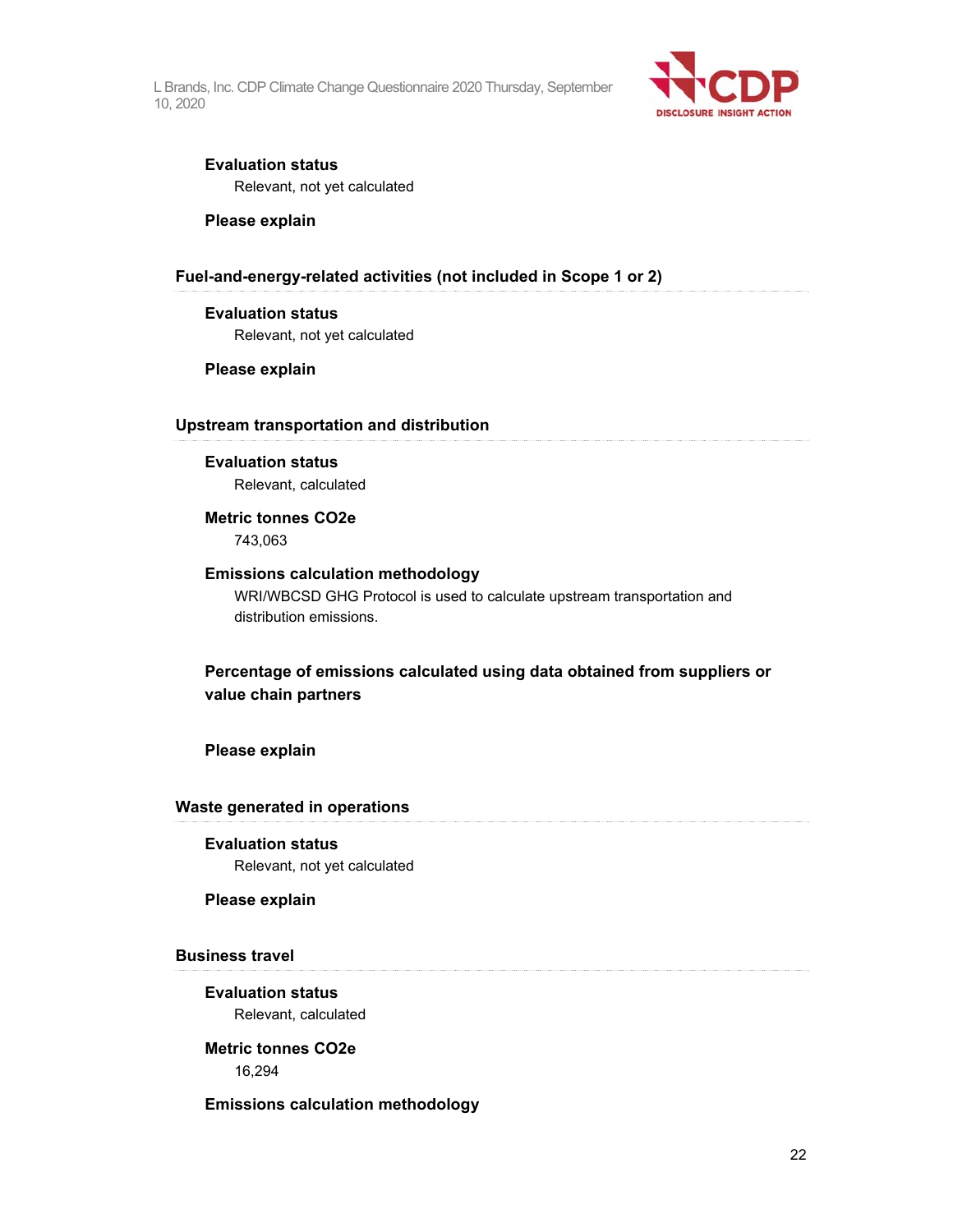

WRI/WBCSD GHG Protocol is used to calculate business travel emissions

### **Percentage of emissions calculated using data obtained from suppliers or value chain partners**

#### **Please explain**

#### **Employee commuting**

### **Evaluation status**

Relevant, not yet calculated

#### **Please explain**

#### **Upstream leased assets**

### **Evaluation status**

Not relevant, explanation provided

#### **Please explain**

Upstream leased assets: All of our significant leased assets have been included in our Scope 1 and Scope 2 emissions.

#### **Downstream transportation and distribution**

#### **Evaluation status**

Relevant, not yet calculated

#### **Please explain**

#### **Processing of sold products**

#### **Evaluation status**

Not relevant, explanation provided

#### **Please explain**

Processing of sold products: The products L Brands sells are finished goods with end use happening with the customer.

#### **Use of sold products**

#### **Evaluation status**

Relevant, not yet calculated

#### **Please explain**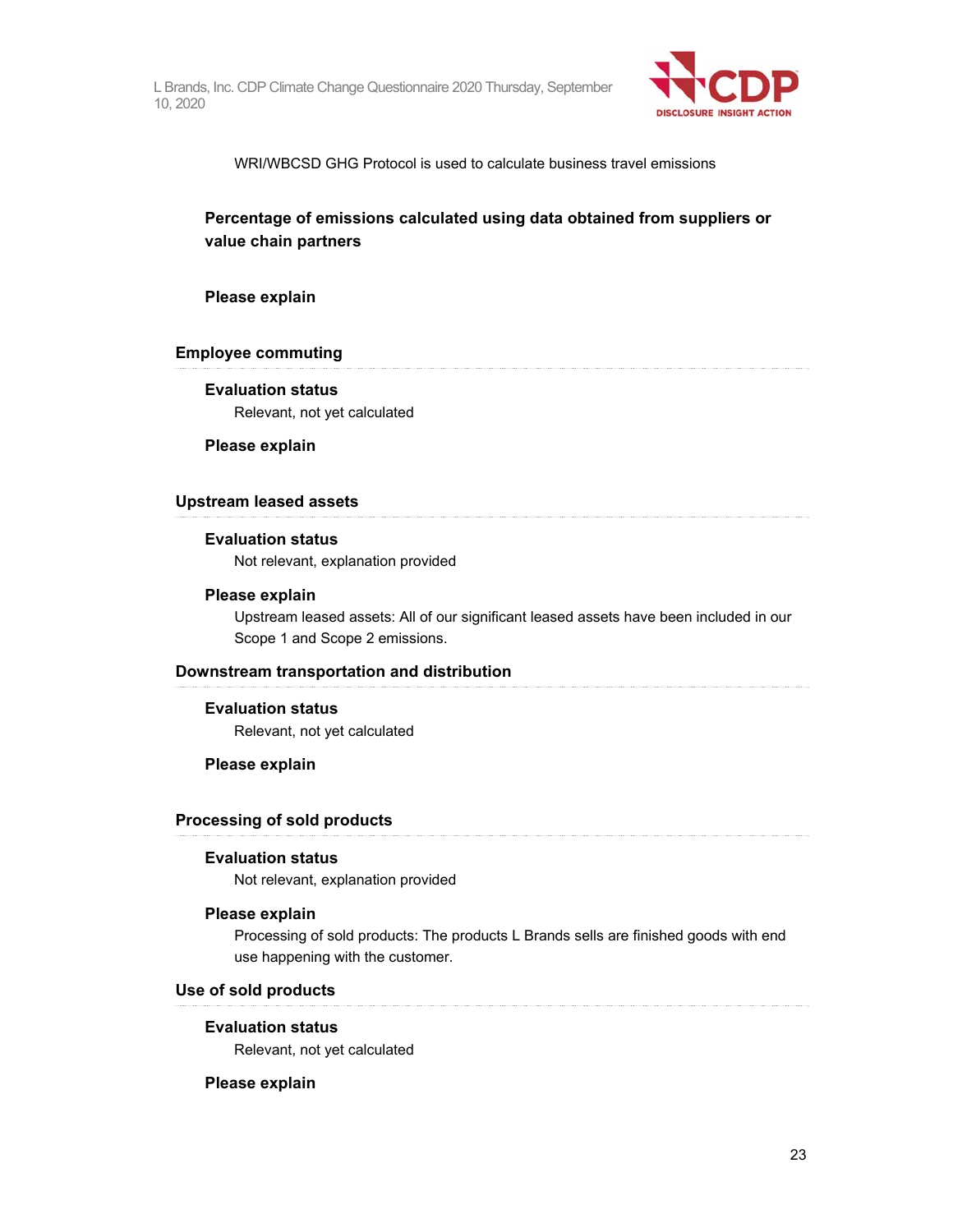

#### **End of life treatment of sold products**

#### **Evaluation status**

Relevant, not yet calculated

#### **Please explain**

#### **Downstream leased assets**

#### **Evaluation status**

Relevant, not yet calculated

#### **Please explain**

### **Franchises**

### **Evaluation status**

Relevant, not yet calculated

### **Please explain**

#### **Investments**

**Evaluation status**  Relevant, not yet calculated

#### **Please explain**

#### **Other (upstream)**

# **Evaluation status**

Relevant, not yet calculated

#### **Please explain**

### **Other (downstream)**

#### **Evaluation status**

Relevant, not yet calculated

#### **Please explain**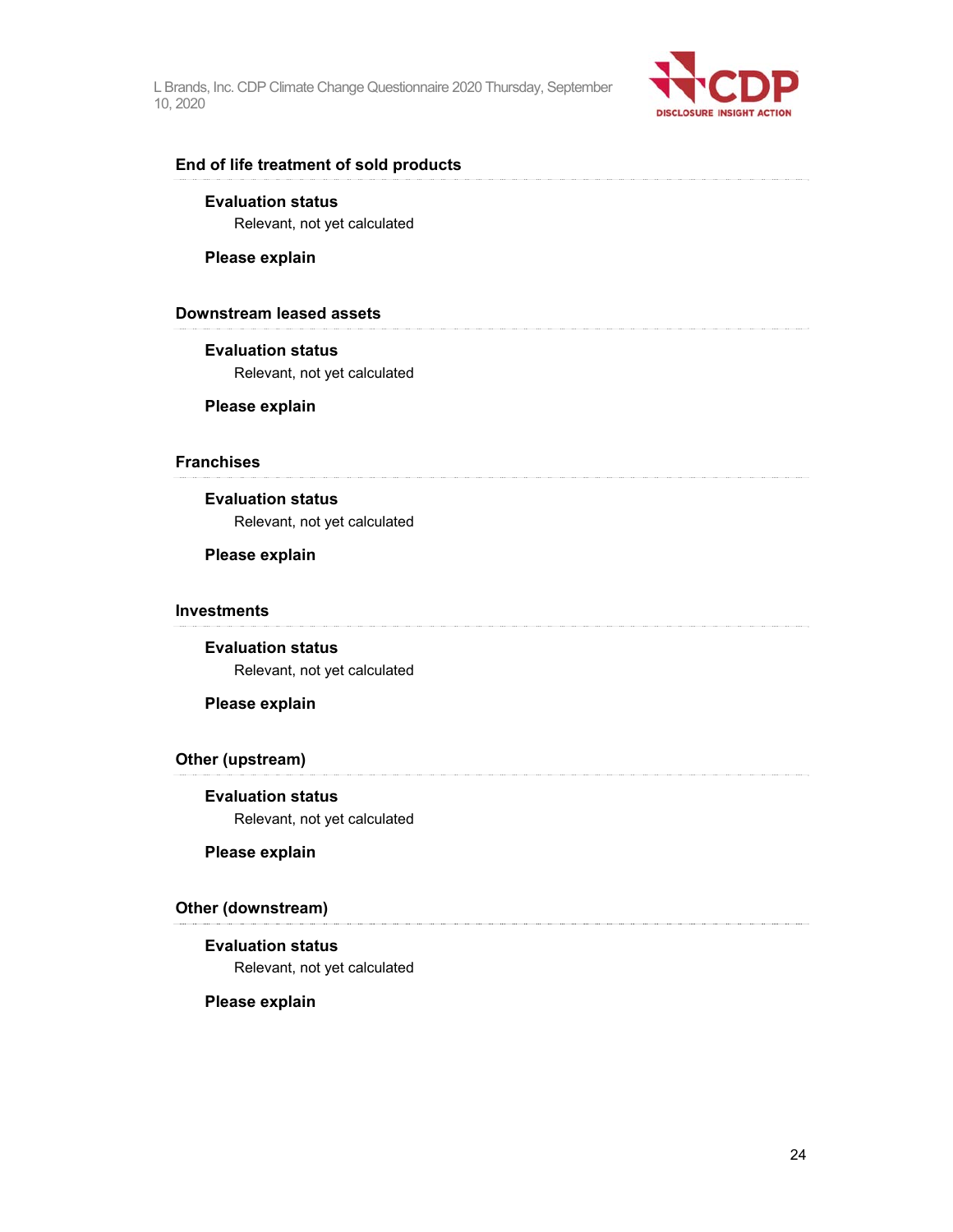

# **C6.7**

**(C6.7) Are carbon dioxide emissions from biogenic carbon relevant to your organization?** 

No

# **C6.10**

**(C6.10) Describe your gross global combined Scope 1 and 2 emissions for the reporting year in metric tons CO2e per unit currency total revenue and provide any additional intensity metrics that are appropriate to your business operations.** 

**Intensity figure**  0.0000194805

**Metric numerator (Gross global combined Scope 1 and 2 emissions, metric tons CO2e)** 

251,184

**Metric denominator**  unit total revenue

**Metric denominator: Unit total**  12,894,100,000

**Scope 2 figure used**  Location-based

**% change from previous year**  0.5

**Direction of change** 

Decreased

### **Reason for change**

The increase in this intensity figure can likely be attributed to the fact that Scope 1 and Scope 2 emissions decreased by approximately 4.9% and net sales for the same time period decreased by approximately 4.5%.

# **C7. Emissions breakdowns**

# **C7.1**

**(C7.1) Does your organization break down its Scope 1 emissions by greenhouse gas type?**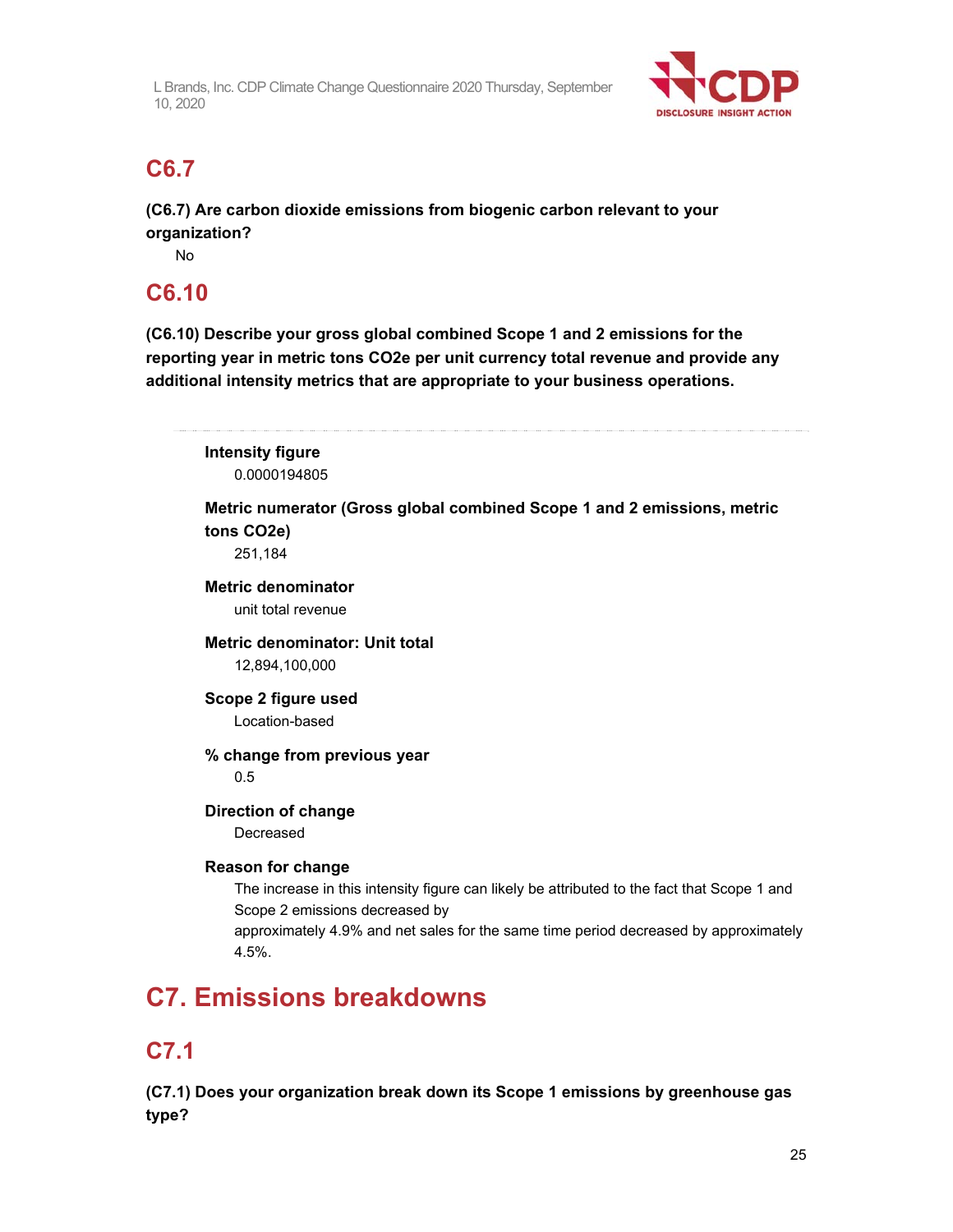

Yes

### **C7.1a**

### **(C7.1a) Break down your total gross global Scope 1 emissions by greenhouse gas type and provide the source of each used greenhouse warming potential (GWP).**

| <b>Greenhouse</b><br>gas | Scope 1 emissions (metric tons of<br>CO <sub>2</sub> e) | <b>GWP Reference</b>                               |
|--------------------------|---------------------------------------------------------|----------------------------------------------------|
| CH <sub>4</sub>          | 13                                                      | IPCC Fifth Assessment Report (AR5 -<br>$100$ year) |
| N <sub>2</sub> O         | 113                                                     | IPCC Fifth Assessment Report (AR5 -<br>$100$ year) |
| <b>HFCs</b>              | 3.779                                                   | IPCC Fifth Assessment Report (AR5 -<br>$100$ year) |
| CO <sub>2</sub>          | 22,723                                                  | IPCC Fifth Assessment Report (AR5 -<br>$100$ year) |

### **C7.2**

### **(C7.2) Break down your total gross global Scope 1 emissions by country/region.**

| <b>Country/Region</b>                                | Scope 1 emissions (metric tons CO2e) |
|------------------------------------------------------|--------------------------------------|
| United States of America                             | 25,268                               |
| Canada                                               | 249                                  |
| China                                                | 75                                   |
| China, Hong Kong Special Administrative Region       | 962                                  |
| United Kingdom of Great Britain and Northern Ireland | 72                                   |

# **C7.3**

### **(C7.3) Indicate which gross global Scope 1 emissions breakdowns you are able to provide.**

By activity

### **C7.3c**

### **(C7.3c) Break down your total gross global Scope 1 emissions by business activity.**

| <b>Activity</b>              | Scope 1 emissions (metric tons CO2e) |
|------------------------------|--------------------------------------|
| <b>Stationary Combustion</b> | 6,863                                |
| <b>Mobile Combustion</b>     | 15.985                               |
| <b>Fugitive Emissions</b>    | 3,779                                |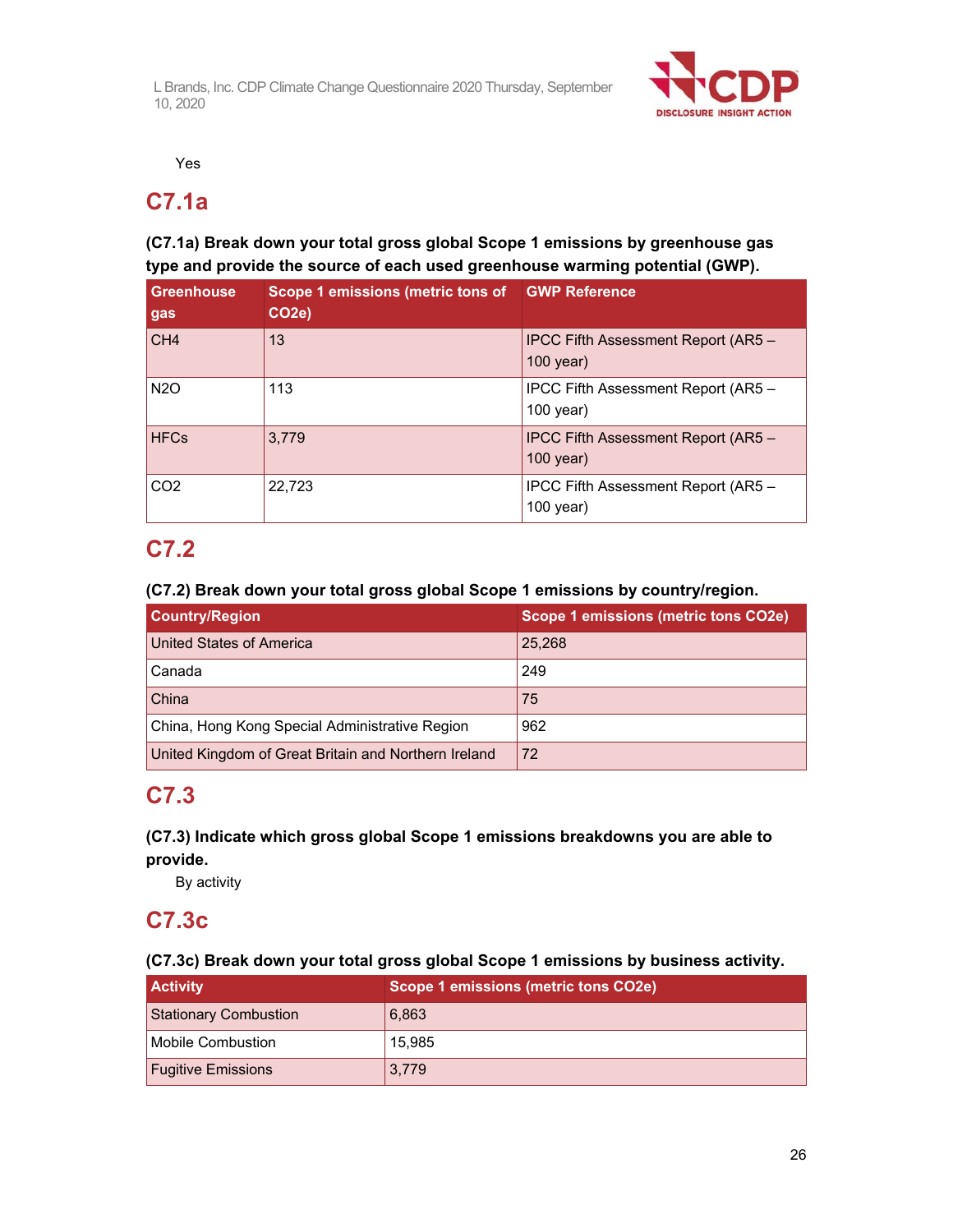

# **C7.5**

### **(C7.5) Break down your total gross global Scope 2 emissions by country/region.**

| <b>Country/Region</b>                                             | Scope 2.<br>location-<br>based<br>(metric tons<br>CO <sub>2e</sub> ) | Scope 2,<br>market-<br>based<br>CO <sub>2e</sub> ) | <b>Purchased and</b><br>consumed<br>electricity, heat,<br>(metric tons steam or cooling<br>(MWh) | <b>Purchased and</b><br>consumed low-carbon<br>electricity, heat, steam or<br>cooling accounted for in<br><b>Scope 2 market-based</b><br>approach (MWh) |
|-------------------------------------------------------------------|----------------------------------------------------------------------|----------------------------------------------------|--------------------------------------------------------------------------------------------------|---------------------------------------------------------------------------------------------------------------------------------------------------------|
| <b>United States of</b><br>America                                | 213,525                                                              | 227,486                                            | 489,798                                                                                          |                                                                                                                                                         |
| Canada                                                            | 3,323                                                                | 3,324                                              | 19,831                                                                                           |                                                                                                                                                         |
| United Kingdom of<br><b>Great Britain and</b><br>Northern Ireland | 2,354                                                                | 3,292                                              | 9,210                                                                                            |                                                                                                                                                         |
| Ireland                                                           | 343                                                                  | 509                                                | 803                                                                                              |                                                                                                                                                         |
| China                                                             | 3,638                                                                | 3,638                                              | 5,834                                                                                            |                                                                                                                                                         |
| China, Hong Kong<br>Special<br>Administrative<br>Region           | 345                                                                  | 345                                                | 455                                                                                              |                                                                                                                                                         |
| India                                                             | 940                                                                  | 940                                                | 1,266                                                                                            |                                                                                                                                                         |
| Sri Lanka                                                         | 61                                                                   | 61                                                 | 112                                                                                              |                                                                                                                                                         |
| <b>Viet Nam</b>                                                   | 27                                                                   | 27                                                 | 76                                                                                               |                                                                                                                                                         |

## **C7.6**

### **(C7.6) Indicate which gross global Scope 2 emissions breakdowns you are able to provide.**

By activity

# **C7.6c**

### **(C7.6c) Break down your total gross global Scope 2 emissions by business activity.**

| <b>Activity</b>                                                               | Scope 2, location-based<br>(metric tons CO2e) | Scope 2, market-based<br>(metric tons CO2e) |
|-------------------------------------------------------------------------------|-----------------------------------------------|---------------------------------------------|
| Purchased and Used Electricity -<br><b>Stores</b>                             | 164.509                                       | 176,272                                     |
| Purchased and Used Electricity -<br><b>Offices &amp; Distribution Centers</b> | 60.049                                        | 63.350                                      |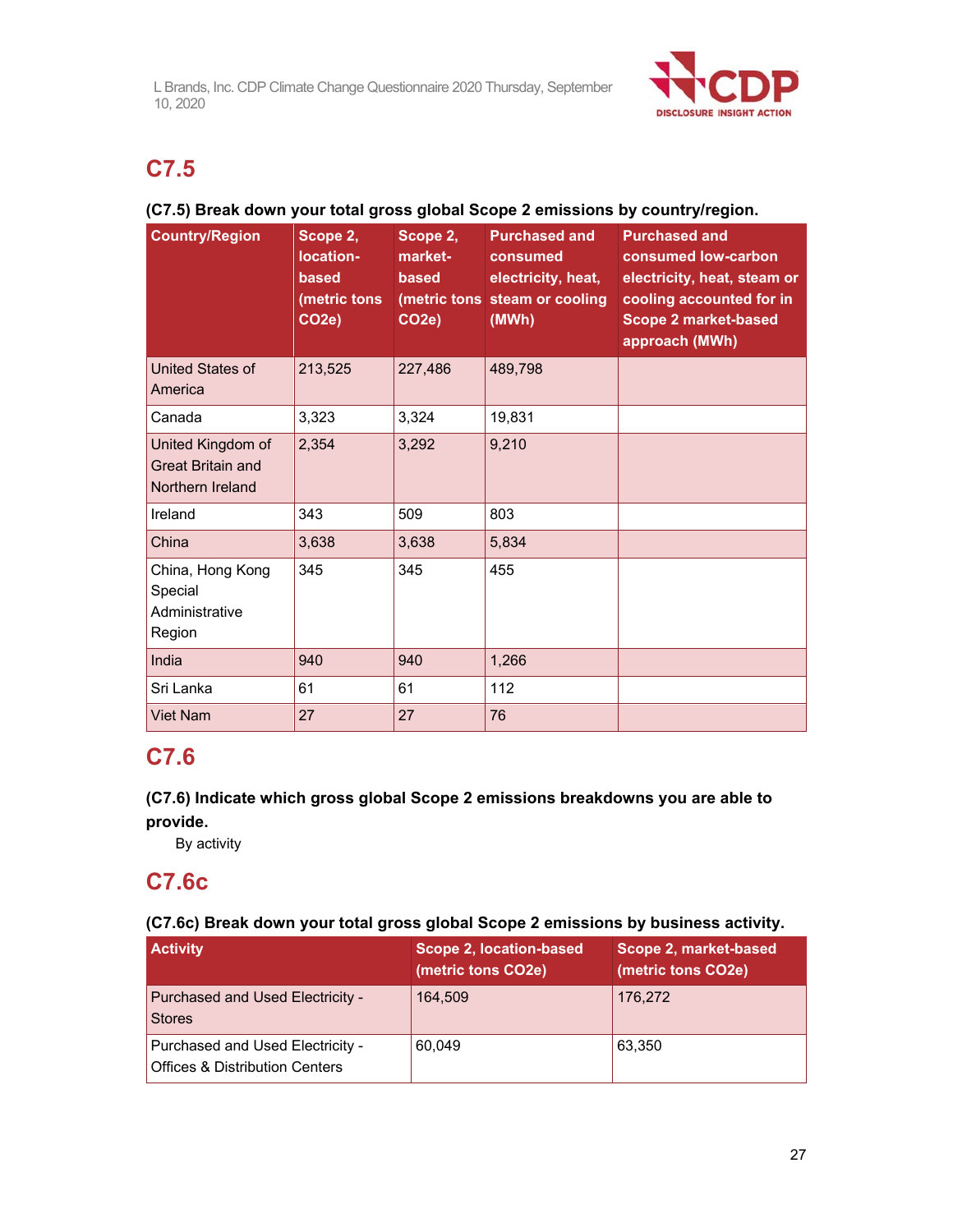

# **C7.9**

**(C7.9) How do your gross global emissions (Scope 1 and 2 combined) for the reporting year compare to those of the previous reporting year?** Decreased

**C7.9a** 

**(C7.9a) Identify the reasons for any change in your gross global emissions (Scope 1 and 2 combined), and for each of them specify how your emissions compare to the previous year.** 

|                                                  | <b>Change in</b><br>emissions<br>(metric tons<br>CO <sub>2</sub> e) | <b>Direction</b><br>of change | <b>Emissions</b><br>value<br>(percentage) | <b>Please explain calculation</b>                                                                                                                                                                                                                                                                                                                         |
|--------------------------------------------------|---------------------------------------------------------------------|-------------------------------|-------------------------------------------|-----------------------------------------------------------------------------------------------------------------------------------------------------------------------------------------------------------------------------------------------------------------------------------------------------------------------------------------------------------|
| Change in<br>renewable<br>energy<br>consumption  | $\overline{0}$                                                      | No change                     | $\mathbf 0$                               |                                                                                                                                                                                                                                                                                                                                                           |
| Other<br>emissions<br>reduction<br>activities    | 12,983                                                              | Decreased                     | 4.9                                       | L Brands' Scope 1 and Scope 2<br>emissions decreased by approximately<br>4.9% from calendar year 2018 to<br>calendar year 2019. A portion of this<br>decrease can likely be attributed to<br>energy efficiency projects in stores and<br>at our Columbus, OH home office<br>campuses along with a small decrease<br>in the number of stores in operation. |
| <b>Divestment</b>                                | $\mathbf 0$                                                         | No change                     | $\mathbf 0$                               |                                                                                                                                                                                                                                                                                                                                                           |
| Acquisitions                                     | 0                                                                   | No change                     | $\mathbf 0$                               |                                                                                                                                                                                                                                                                                                                                                           |
| <b>Mergers</b>                                   | $\mathbf 0$                                                         | No change                     | $\mathbf 0$                               |                                                                                                                                                                                                                                                                                                                                                           |
| Change in<br>output                              | 0                                                                   | No change                     | $\Omega$                                  |                                                                                                                                                                                                                                                                                                                                                           |
| Change in<br>methodology                         | $\mathbf 0$                                                         | No change                     | $\mathbf 0$                               |                                                                                                                                                                                                                                                                                                                                                           |
| Change in<br>boundary                            | 0                                                                   | No change                     | $\mathbf 0$                               |                                                                                                                                                                                                                                                                                                                                                           |
| Change in<br>physical<br>operating<br>conditions | $\overline{0}$                                                      | No change                     | $\overline{0}$                            |                                                                                                                                                                                                                                                                                                                                                           |
| Unidentified                                     | 0                                                                   | No change                     | $\mathbf 0$                               |                                                                                                                                                                                                                                                                                                                                                           |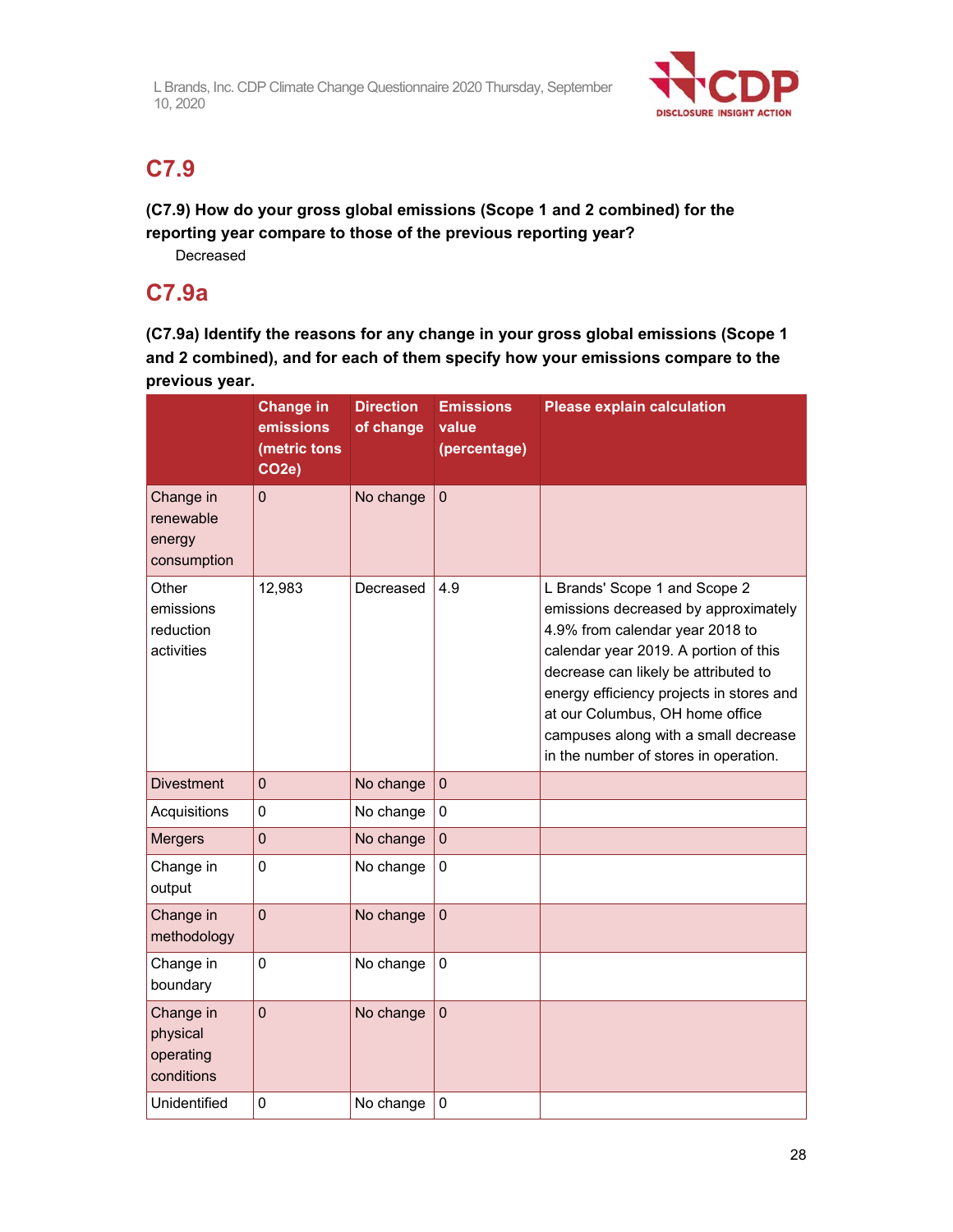

| Other<br>'No change |  |
|---------------------|--|
|---------------------|--|

# **C7.9b**

**(C7.9b) Are your emissions performance calculations in C7.9 and C7.9a based on a location-based Scope 2 emissions figure or a market-based Scope 2 emissions figure?** 

Location-based

# **C8. Energy**

# **C8.1**

**(C8.1) What percentage of your total operational spend in the reporting year was on energy?** 

Don't know

### **C8.2**

### **(C8.2) Select which energy-related activities your organization has undertaken.**

|                                                       | Indicate whether your organization undertook this energy-<br>related activity in the reporting year |
|-------------------------------------------------------|-----------------------------------------------------------------------------------------------------|
| Consumption of fuel (excluding<br>feedstocks)         | Yes                                                                                                 |
| Consumption of purchased or<br>acquired electricity   | Yes                                                                                                 |
| Consumption of purchased or<br>acquired heat          | <b>No</b>                                                                                           |
| Consumption of purchased or<br>acquired steam         | No.                                                                                                 |
| Consumption of purchased or<br>acquired cooling       | <b>No</b>                                                                                           |
| Generation of electricity, heat,<br>steam, or cooling | Yes                                                                                                 |

# **C8.2a**

### **(C8.2a) Report your organization's energy consumption totals (excluding feedstocks) in MWh.**

| <b>Heating</b><br>value | $\mathsf{I}\mathsf{MWh}$ from $\mathsf{I}'$<br>renewable<br><b>sources</b> | MWh from non- Total (renewable<br>renewable<br><b>sources</b> | and non-<br>renewable) MWh |
|-------------------------|----------------------------------------------------------------------------|---------------------------------------------------------------|----------------------------|
|                         |                                                                            |                                                               |                            |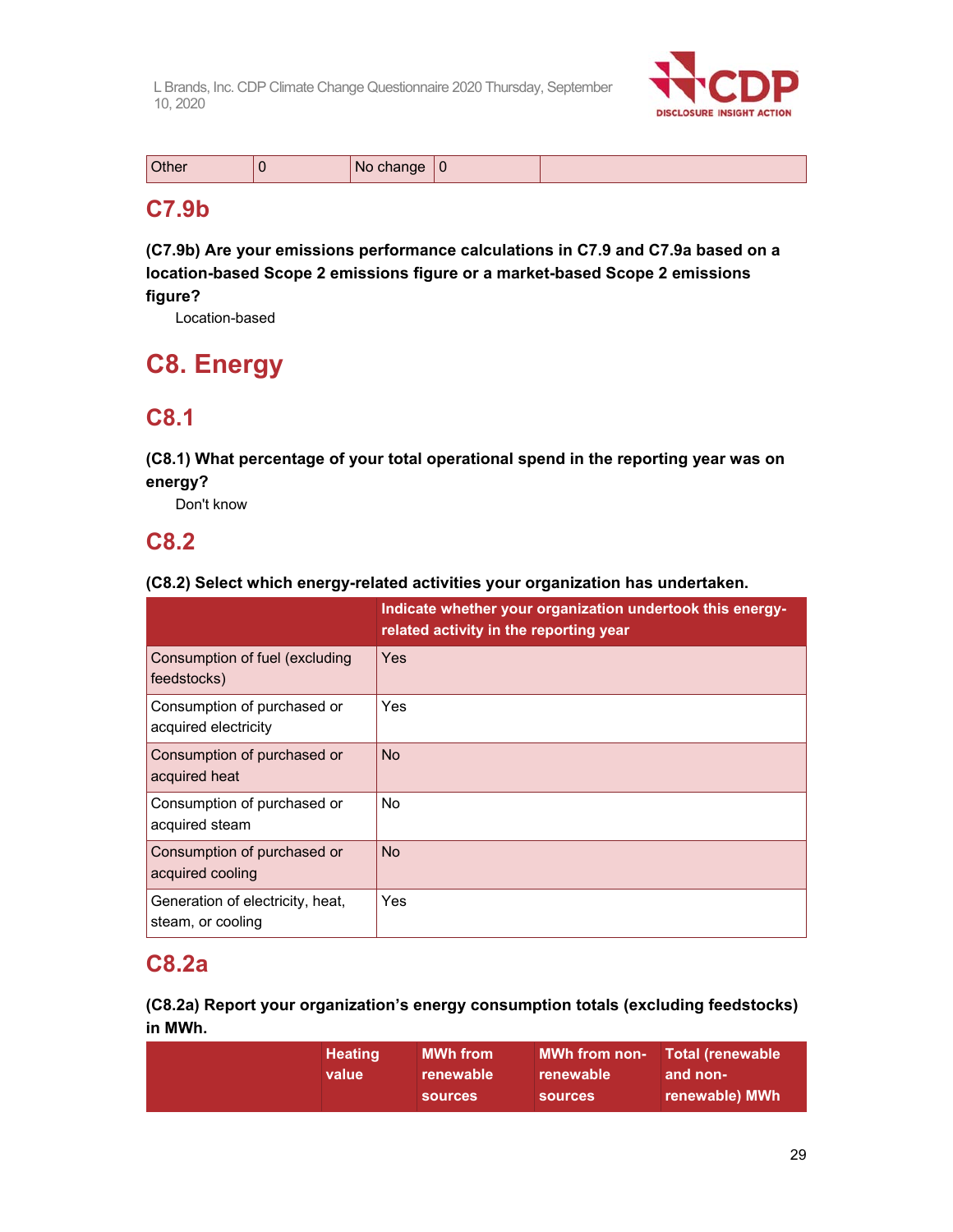

| Consumption of fuel<br>(excluding feedstock)                   | HHV (higher<br>heating<br>value) | $\mathbf 0$ | 64,593  | 64,593  |
|----------------------------------------------------------------|----------------------------------|-------------|---------|---------|
| Consumption of<br>purchased or acquired<br>electricity         |                                  | 116,752     | 410,634 | 527,386 |
| Consumption of self-<br>generated non-fuel<br>renewable energy |                                  | 0           |         |         |
| Total energy<br>consumption                                    |                                  | 116,752     | 475,227 | 591,979 |

## **C8.2b**

### **(C8.2b) Select the applications of your organization's consumption of fuel.**

|                                                            | Indicate whether your organization undertakes this<br>fuel application |
|------------------------------------------------------------|------------------------------------------------------------------------|
| Consumption of fuel for the generation of<br>electricity   | Yes                                                                    |
| Consumption of fuel for the generation of<br>heat          | <b>No</b>                                                              |
| Consumption of fuel for the generation of<br>steam         | <b>No</b>                                                              |
| Consumption of fuel for the generation of<br>cooling       | <b>No</b>                                                              |
| Consumption of fuel for co-generation or<br>tri-generation | <b>No</b>                                                              |

## **C8.2c**

**(C8.2c) State how much fuel in MWh your organization has consumed (excluding feedstocks) by fuel type.** 

**Fuels (excluding feedstocks)**  Diesel **Heating value**  HHV (higher heating value) **Total fuel MWh consumed by the organization**  14,291 **MWh fuel consumed for self-generation of electricity**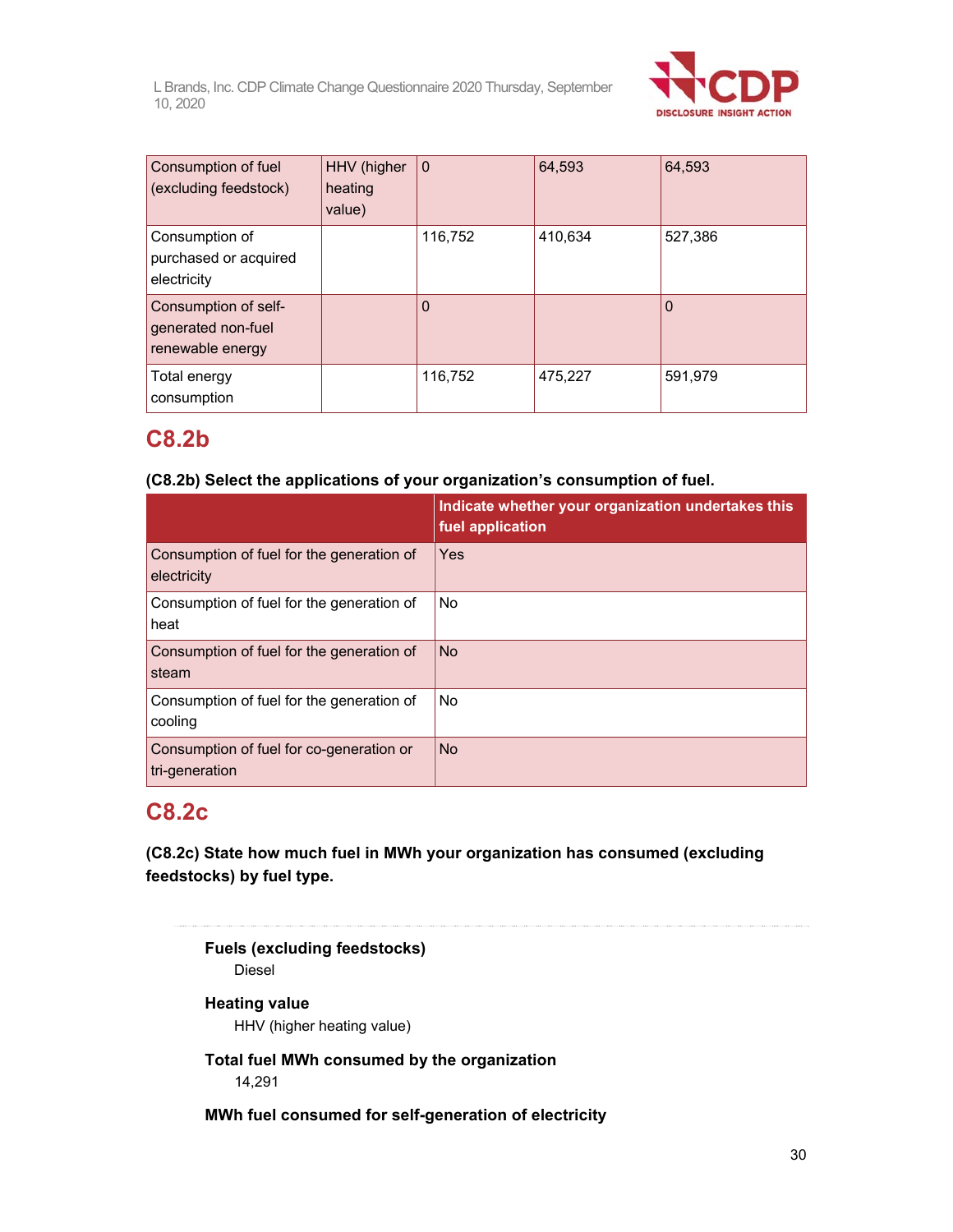

#### 0

### **MWh fuel consumed for self-generation of heat**

0

### **Emission factor**

10.21

### **Unit**

kg CO2 per gallon

#### **Emissions factor source**

Emission Factors for Greenhouse Gas Inventories (Last Modified: March/April 2018) https://www.epa.gov/sites/production/files/2018-04/sgec\_tool\_v5\_1.xlsm

### **Comment**

**Fuels (excluding feedstocks)**  Fuel Gas **Heating value**  HHV (higher heating value) **Total fuel MWh consumed by the organization**  11,622 **MWh fuel consumed for self-generation of electricity**  0 **MWh fuel consumed for self-generation of heat**  0 **Emission factor**  8.78 **Unit**  kg CO2 per gallon **Emissions factor source**  United States EPA (2020) Inventory of U.S. Greenhouse Gas Emissions and Sinks: 1990-2018. Emission Factors for Greenhouse Gas Inventories (Last Modified: March 26, 2020) https://www.epa.gov/sites/production/files/2020-04/documents/ghg-emission-factors-

hub.pdf

#### **Comment**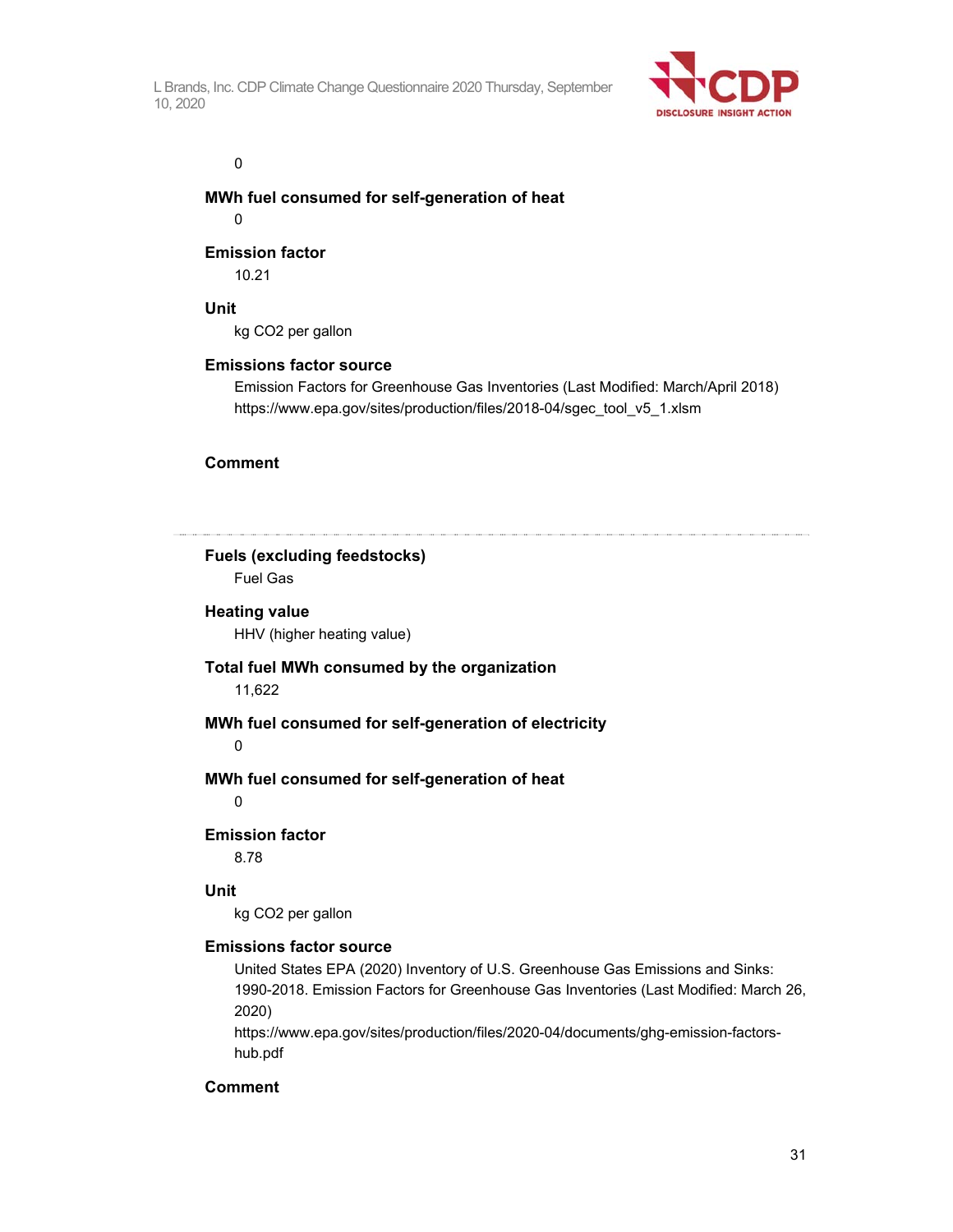

**Fuels (excluding feedstocks)** 

Jet Kerosene

### **Heating value**

HHV (higher heating value)

### **Total fuel MWh consumed by the organization**

38,680

### **MWh fuel consumed for self-generation of electricity**

0

### **MWh fuel consumed for self-generation of heat**

0

### **Emission factor**

 $\Omega$ 

### **Unit**

kg CO2 per gallon

### **Emissions factor source**

United States EPA (2020) Inventory of U.S. Greenhouse Gas Emissions and Sinks: 1990-2018. Emission Factors for Greenhouse Gas Inventories (Last Modified: March 26, 2020)

https://www.epa.gov/sites/production/files/2020-04/documents/ghg-emission-factorshub.pdf

### **Comment**

# **C8.2d**

### **(C8.2d) Provide details on the electricity, heat, steam, and cooling your organization has generated and consumed in the reporting year.**

|                 | <b>Total Gross</b><br>generation<br>(MWh) | <b>Generation that is</b><br>consumed by the<br>organization (MWh) | <b>Gross generation</b><br>from renewable<br>sources (MWh) | <b>Generation from</b><br>renewable sources that is<br>consumed by the<br>organization (MWh) |
|-----------------|-------------------------------------------|--------------------------------------------------------------------|------------------------------------------------------------|----------------------------------------------------------------------------------------------|
| $Electricity$ 0 |                                           |                                                                    |                                                            | 0                                                                                            |
| Heat            | 211                                       | 211                                                                |                                                            | O                                                                                            |
| <b>Steam</b>    | 0                                         |                                                                    |                                                            | 0                                                                                            |
| Cooling         | 0                                         |                                                                    |                                                            | U                                                                                            |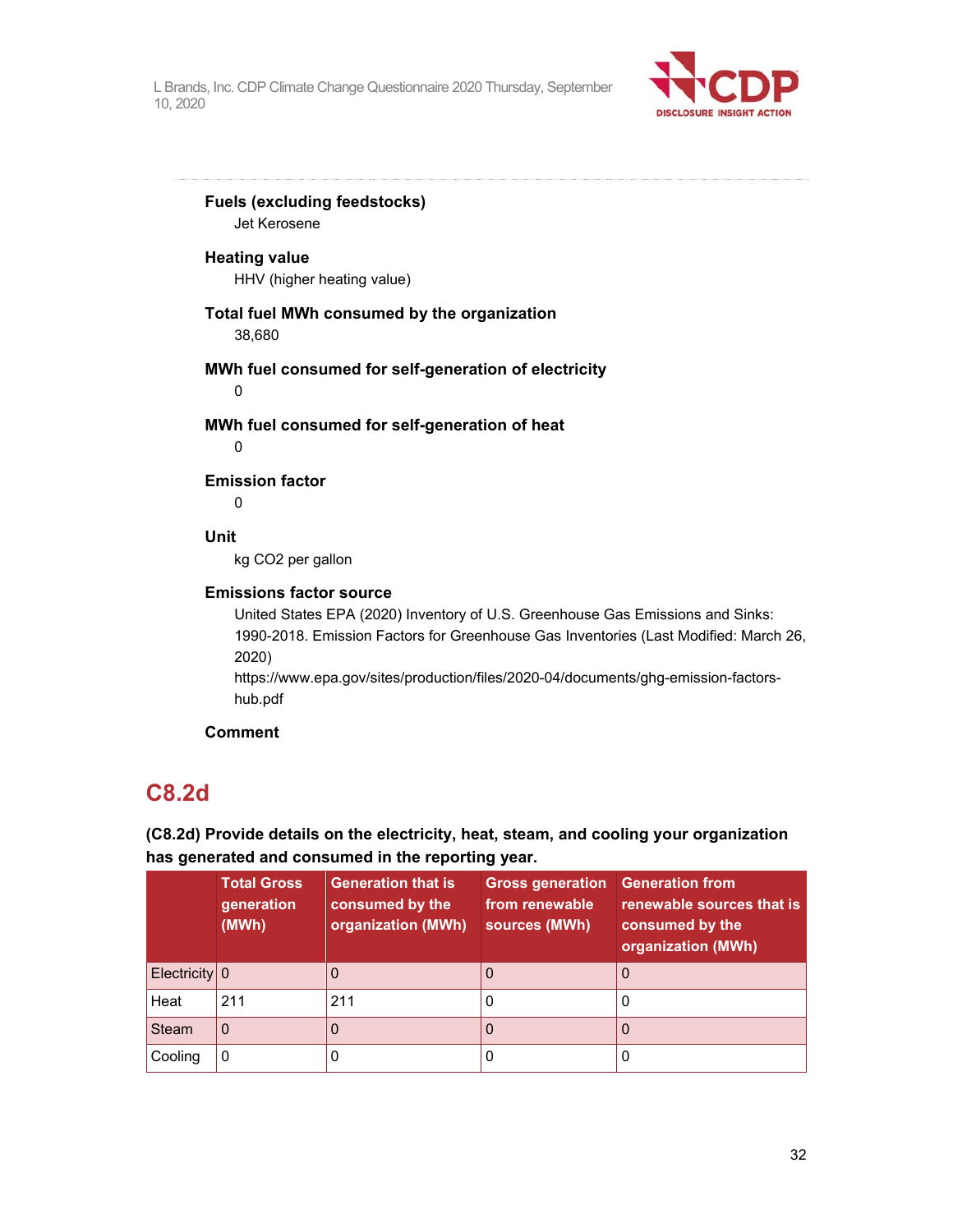

# **C8.2e**

**(C8.2e) Provide details on the electricity, heat, steam, and/or cooling amounts that were accounted for at a zero emission factor in the market-based Scope 2 figure reported in C6.3.** 

**Sourcing method**  None (no purchases of low-carbon electricity, heat, steam or cooling)

**Low-carbon technology type** 

**Country/region of consumption of low-carbon electricity, heat, steam or cooling** 

**MWh consumed accounted for at a zero emission factor** 

**Comment** 

# **C9. Additional metrics**

## **C9.1**

**(C9.1) Provide any additional climate-related metrics relevant to your business.** 

# **C10. Verification**

# **C10.1**

**(C10.1) Indicate the verification/assurance status that applies to your reported emissions.** 

|                                          | <b>Verification/assurance status</b>                   |
|------------------------------------------|--------------------------------------------------------|
| Scope 1                                  | Third-party verification or assurance process in place |
| Scope 2 (location-based or market-based) | Third-party verification or assurance process in place |
| Scope 3                                  | Third-party verification or assurance process in place |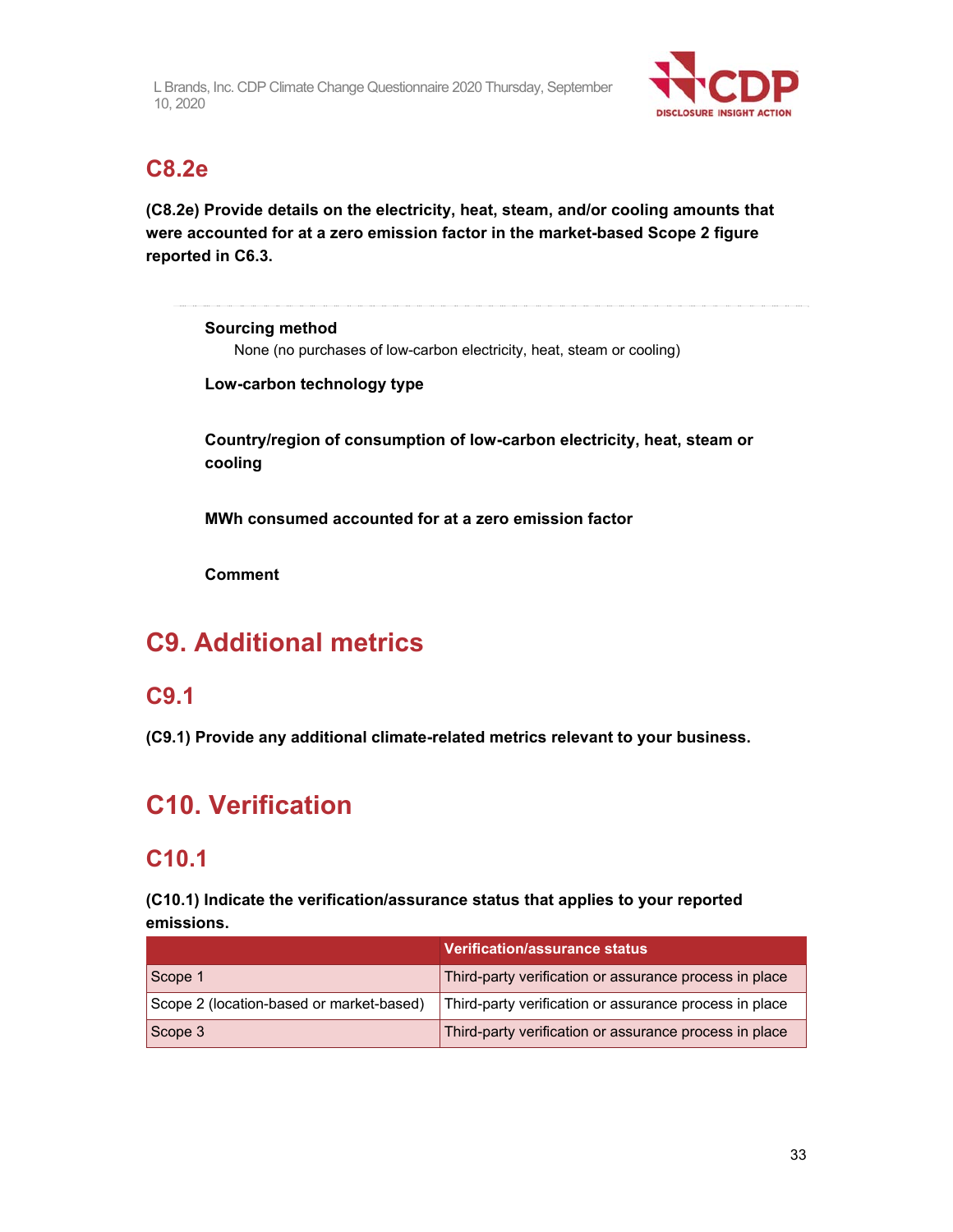

# **C10.1a**

### **(C10.1a) Provide further details of the verification/assurance undertaken for your Scope 1 emissions, and attach the relevant statements.**

### **Verification or assurance cycle in place**  Annual process

**Status in the current reporting year** 

Complete

### **Type of verification or assurance**  Limited assurance

**Attach the statement** 

L Brands 2019 CDP Verification Statement\_final.pdf

### **Page/ section reference**

Please refer to pages 1-3 for details of the Scope 1 verification and statement of limited assurance.

**Relevant standard**  ISO14064-3

#### **Proportion of reported emissions verified (%)**  100

## **C10.1b**

**(C10.1b) Provide further details of the verification/assurance undertaken for your Scope 2 emissions and attach the relevant statements.** 

**Scope 2 approach**  Scope 2 location-based

### **Verification or assurance cycle in place**

Annual process

### **Status in the current reporting year**  Complete

### **Type of verification or assurance**  Limited assurance

**Attach the statement**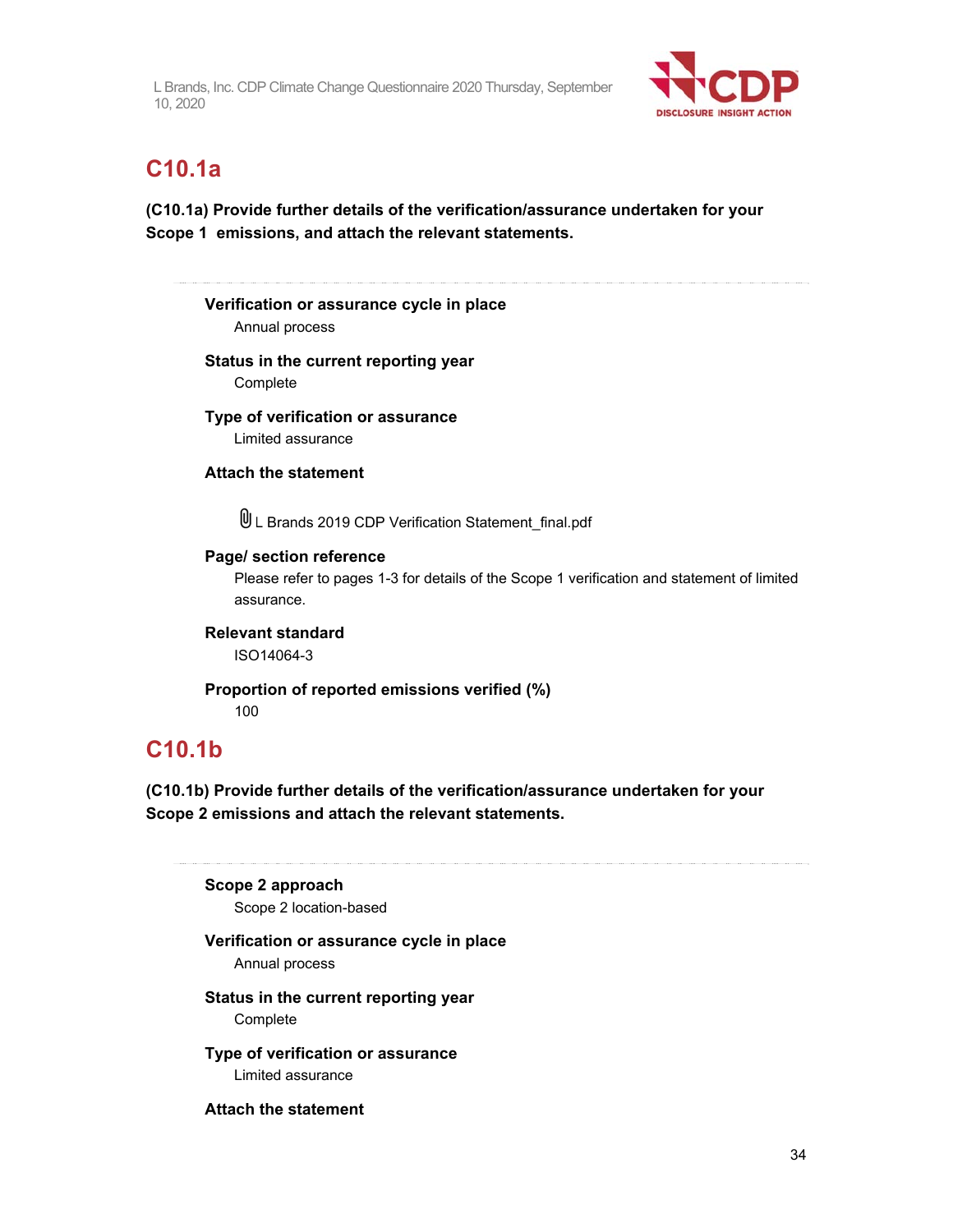

L Brands 2019 CDP Verification Statement\_final.pdf

#### **Page/ section reference**

Please refer to pages 1-3 for details of the Scope 2 location-based verification and statement of limited assurance.

#### **Relevant standard**

ISO14064-3

### **Proportion of reported emissions verified (%)**

100

**Scope 2 approach** 

Scope 2 market-based

#### **Verification or assurance cycle in place**

Annual process

### **Status in the current reporting year**

**Complete** 

#### **Type of verification or assurance**

Limited assurance

### **Attach the statement**

L Brands 2019 CDP Verification Statement\_final.pdf

#### **Page/ section reference**

Please refer to pages 1-3 for details of the Scope 2 market-based verification and statement of limited assurance.

#### **Relevant standard**

ISO14064-3

#### **Proportion of reported emissions verified (%)**  100

### **C10.1c**

**(C10.1c) Provide further details of the verification/assurance undertaken for your Scope 3 emissions and attach the relevant statements.** 

**Scope 3 category**  Scope 3 (upstream)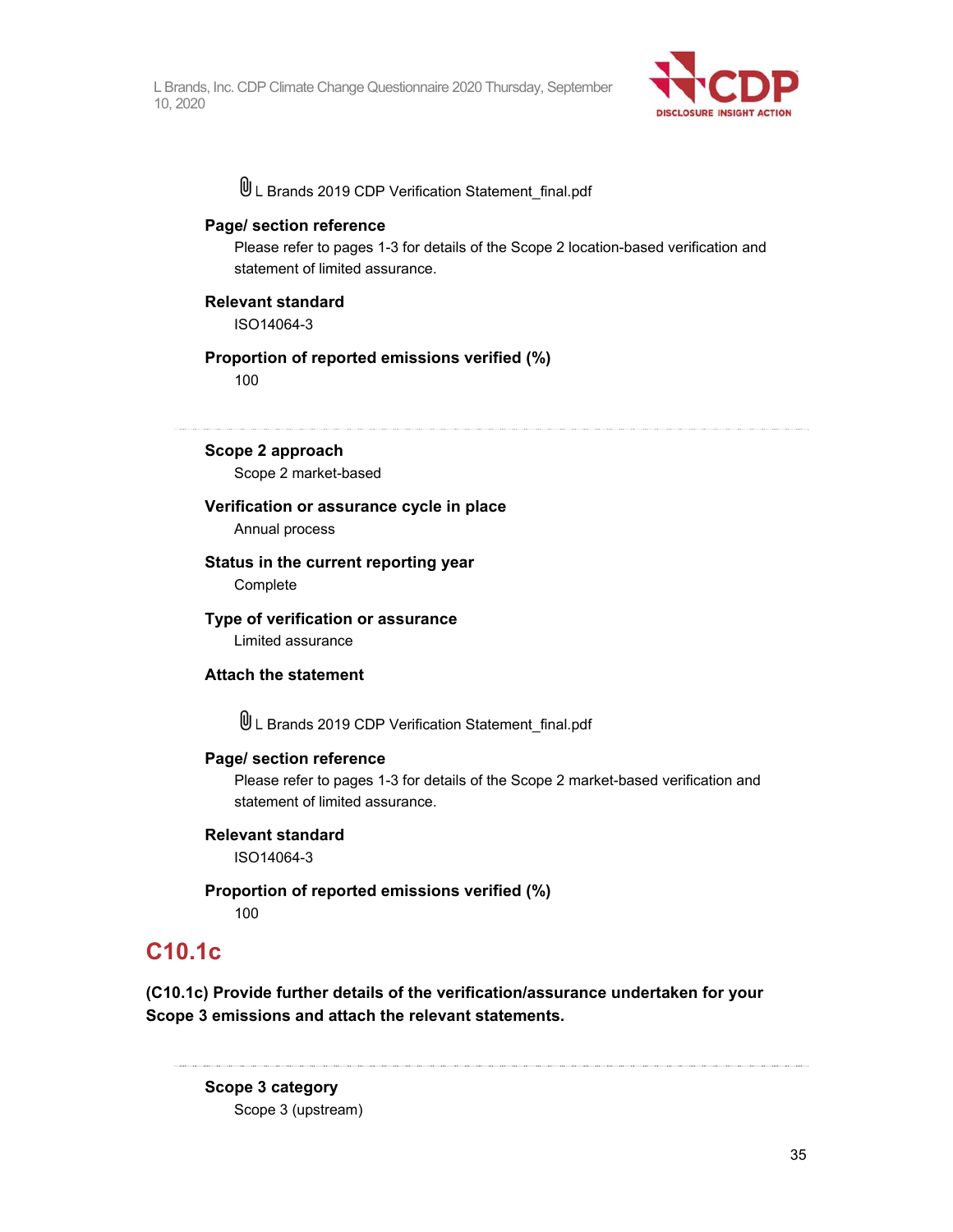

#### **Verification or assurance cycle in place**  Annual process

### **Status in the current reporting year Complete**

### **Type of verification or assurance**

Limited assurance

### **Attach the statement**

L Brands 2019 CDP Verification Statement\_final.pdf

#### **Page/section reference**

Please refer to pages 1-3 for details of the Scope 3 verification and statement of limited assurance.

### **Relevant standard**

ISO14064-3

### **Proportion of reported emissions verified (%)**

### **Scope 3 category**

Scope 3: Business travel

### **Verification or assurance cycle in place**

Annual process

#### **Status in the current reporting year Complete**

#### **Type of verification or assurance**  Limited assurance

**Attach the statement** 

L Brands 2019 CDP Verification Statement\_final.pdf

#### **Page/section reference**

### **Relevant standard**

ISO14064-3

### **Proportion of reported emissions verified (%)**  100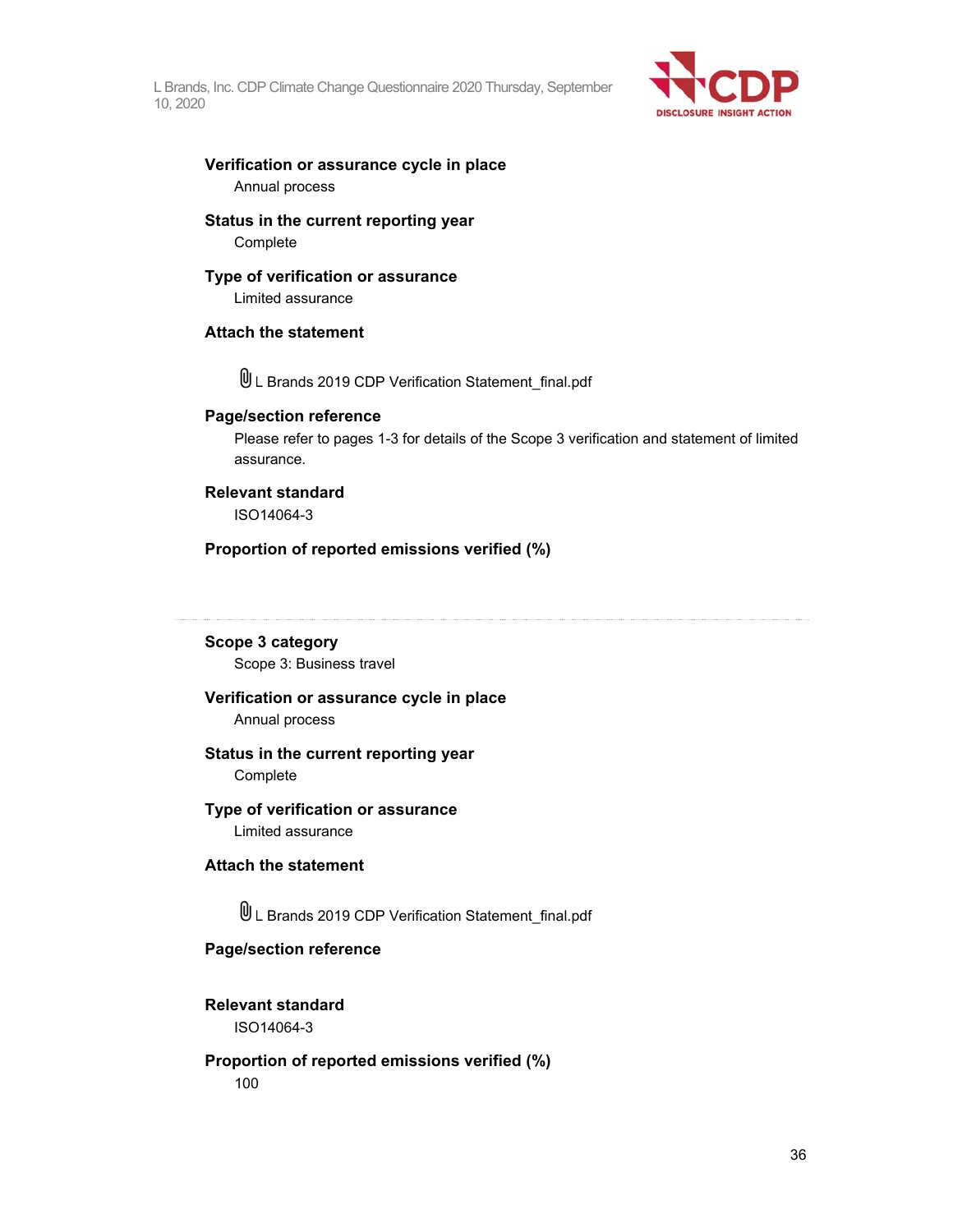

# **C10.2**

**(C10.2) Do you verify any climate-related information reported in your CDP disclosure other than the emissions figures reported in C6.1, C6.3, and C6.5?** 

No, we do not verify any other climate-related information reported in our CDP disclosure

# **C11. Carbon pricing**

# **C11.1**

**(C11.1) Are any of your operations or activities regulated by a carbon pricing system** 

**(i.e. ETS, Cap & Trade or Carbon Tax)?**  Yes

# **C11.1a**

**(C11.1a) Select the carbon pricing regulation(s) which impacts your operations.**  EU ETS

# **C11.1b**

**(C11.1b) Complete the following table for each of the emissions trading schemes you are regulated by.** 

**EU ETS** 

| % of Scope 1 emissions covered by the ETS<br>0.71     |  |  |  |
|-------------------------------------------------------|--|--|--|
| % of Scope 2 emissions covered by the ETS<br>0        |  |  |  |
| <b>Period start date</b><br>January 1, 2019           |  |  |  |
| <b>Period end date</b><br>December 31, 2019           |  |  |  |
| Allowances allocated<br>26                            |  |  |  |
| <b>Allowances purchased</b><br>100                    |  |  |  |
| Verified Scope 1 emissions in metric tons CO2e<br>188 |  |  |  |
| Verified Scope 2 emissions in metric tons CO2e        |  |  |  |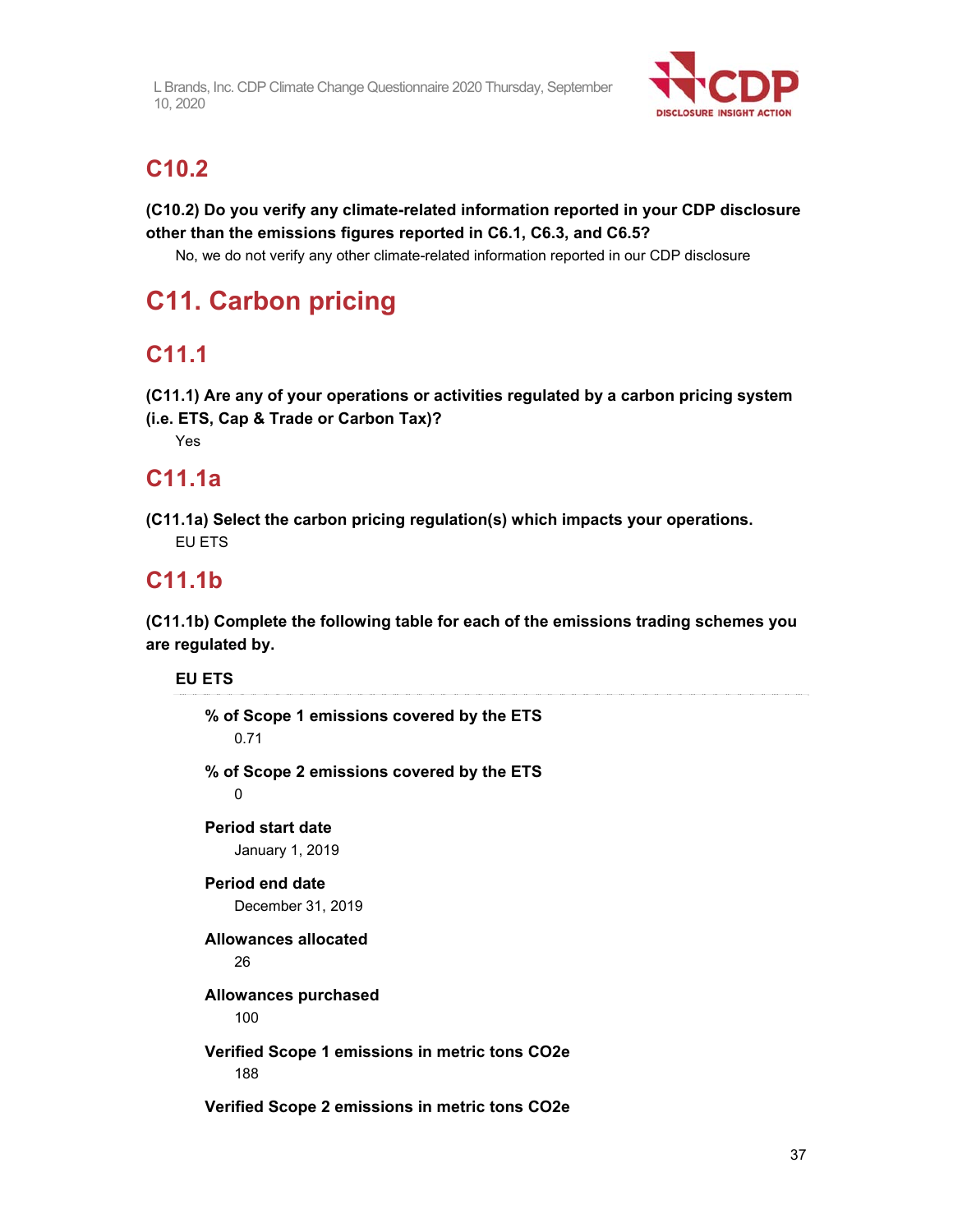

#### 0

### **Details of ownership**

Other, please specify

### **Comment**

Ownership is comprised of both facilities we own and operate as well as facilities we operate but do not own.

## **C11.1d**

### **(C11.1d) What is your strategy for complying with the systems you are regulated by or anticipate being regulated by?**

L Brands is required to participate in the European Union Emissions Trading Scheme due to occasional use of airspace within the European Union. We obtain third party verification of our yearly emissions report and submit both reports to the regulator. L Brands will submit a combination of allocated and previously purchased allowances equal to our reported emissions for 2019.

## **C11.2**

### **(C11.2) Has your organization originated or purchased any project-based carbon credits within the reporting period?**

No

## **C11.3**

**(C11.3) Does your organization use an internal price on carbon?**

No, and we do not currently anticipate doing so in the next two years

# **C12. Engagement**

## **C12.1**

**(C12.1) Do you engage with your value chain on climate-related issues?**  Yes, our suppliers

### **C12.1a**

**(C12.1a) Provide details of your climate-related supplier engagement strategy.** 

**Type of engagement**  Compliance & onboarding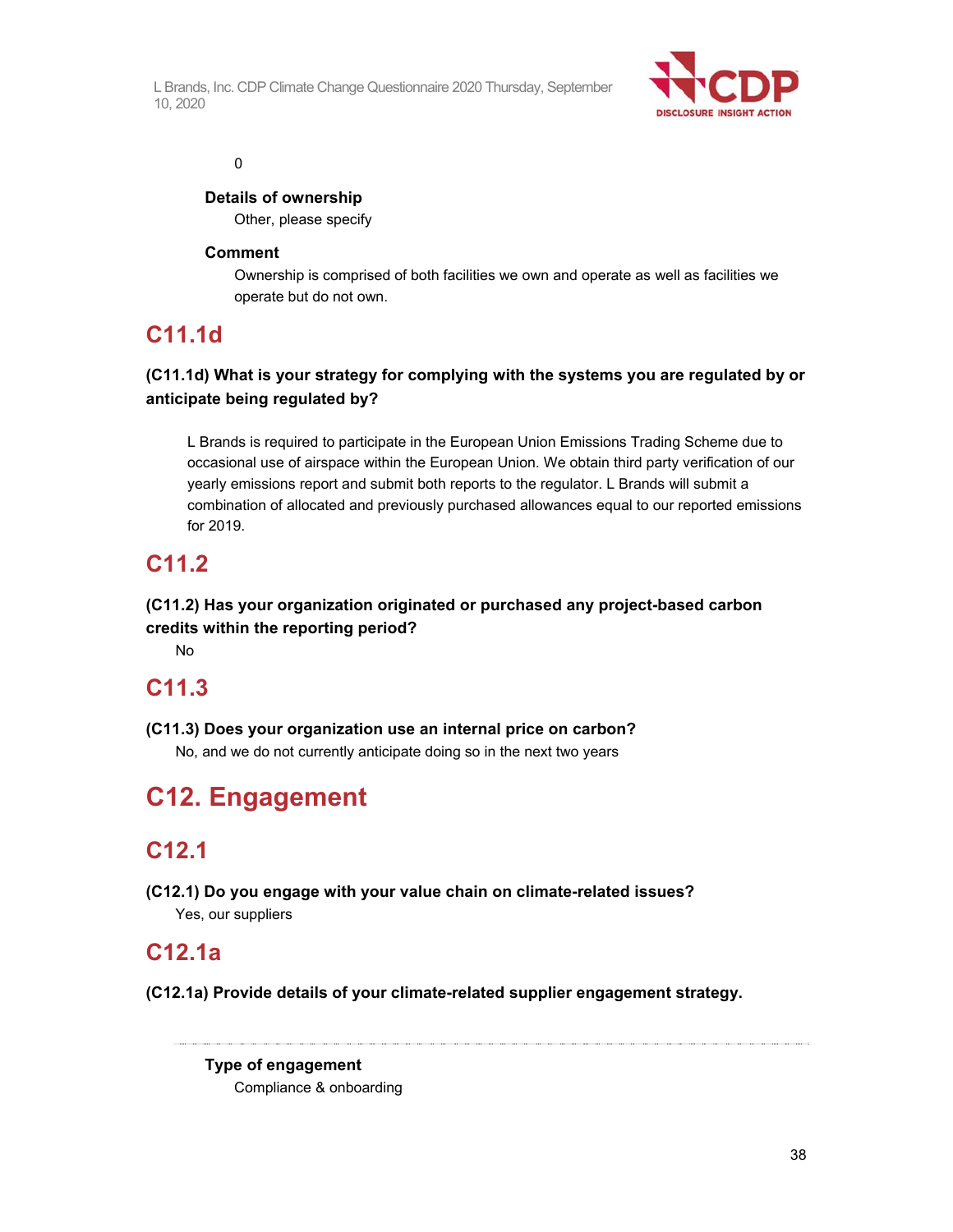

#### **Details of engagement**

Included climate change in supplier selection / management mechanism

#### **% of suppliers by number**

#### **% total procurement spend (direct and indirect)**

#### **% of supplier-related Scope 3 emissions as reported in C6.5**

#### **Rationale for the coverage of your engagement**

The Company is a values-based company and we strive to operate our business according to high standards of social responsibility. The Board reviews issues of social responsibility, including diversity and inclusion, environmental, philanthropic and governance matters, and the Company's policies, practices and progress with respect to such issues. Key areas of focus and highlights include:• Commitment to improving the communities where we do business. In 2019, we invested more than \$13 million in nonprofit organizations in our home office communities through the L Brands Foundation. • Empowering and joining our associates in funding research with the goal of ending cancer. Last year, together with associates, we raised more than \$4.9 million for the James Cancer Center of The Ohio State University, bringing the 11-year total to \$64 million. In addition we have sponsored the world's largest Komen Race for the Cure corporate team for the last 10 years.• Selection of vendors based on their ability and commitment to meet our safety and quality standards, and to follow our strict ethical labor and environmental standards. The majority of our production comes from the United States, China, Sri Lanka, Vietnam and India and includes many long-term strategic supplier partners. • Reduction of our environmental impact through the use of sustainably-managed materials and the introduction of programs to reduce energy consumption. For example, under the Company's Forest Products Procurement Policy, we work with our suppliers to source packaging and products, including those made from man-made cellulosic fibers, that include recycled content or are produced with pulp from certified forestry operations, reducing the pressures on endangered forests. • Promotion of environmentally sensitive practices. For example, we have built a chemical management program aimed at eliminating the discharge of 14 priority chemical categories in conjunction with the manufacturing of our apparel products. Additionally, the Company partners with The Better Cotton Initiative (''BCI'') to improve cotton farming globally. By the end of 2021, 50% of the Company's cotton will be sourced through BCI. • Recruitment, retention and advancement of talent that reflects the customers we serve and our communities. The Company earned a perfect score on the Human Rights Campaign 2020 Corporate Equality Index.

#### **Impact of engagement, including measures of success**

An example of the impact of our engagement is sourcing products that include recycled content or is produced with pulp from certified forestry operations, and have phased out products sourced from endangered forests.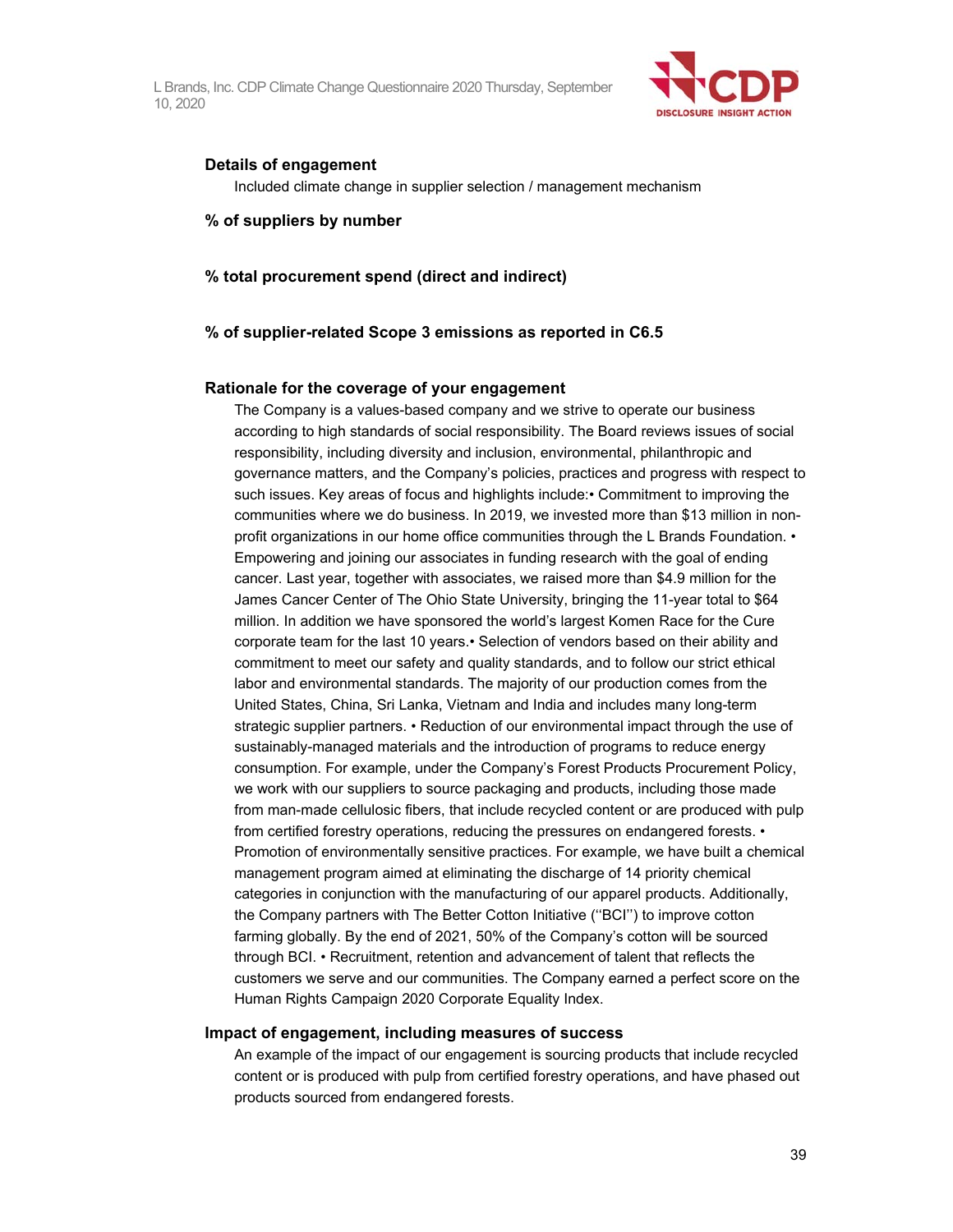

### **Comment**

### **C12.3**

**(C12.3) Do you engage in activities that could either directly or indirectly influence public policy on climate-related issues through any of the following?** 

Trade associations **Other** 

### **C12.3b**

**(C12.3b) Are you on the board of any trade associations or do you provide funding beyond membership?** 

No

### **C12.3e**

### **(C12.3e) Provide details of the other engagement activities that you undertake.**

 Since 2012, L Brands has been a member of the Business for Innovative Climate & Energy Policy (BICEP) Coalition, a project of Boston-based CERES. BICEP launched in 2008 and is an advocacy coalition of businesses committed to working with policy makers to pass meaningful energy and climate legislation that will enable a rapid transition to a low-carbon, 21st century economy that will create new jobs and stimulate economic growth while stabilizing our planet's climate.

BICEP's overall goal is broad, bipartisan consensus among policy makers to reduce greenhouse gas emissions 80 percent below 1990 levels by 2050, with an interim goal of at least 25 percent below 1990 levels by 2020. In order for such progress to be achieved, BICEP members are committed to the following principles in the development of U.S. energy and climate policy:

- 1. Promote Energy Efficiency and Renewable Energy
- 2. Increase Investment in a Clean Energy Economy
- 3. Support Climate Change Adaptation, Technology Transfer and Forest Preservation

For more information on Ceres BICEP, go to: https://www.ceres.org/networks/ceres-policynetwork

## **C12.3f**

**(C12.3f) What processes do you have in place to ensure that all of your direct and indirect activities that influence policy are consistent with your overall climate change strategy?**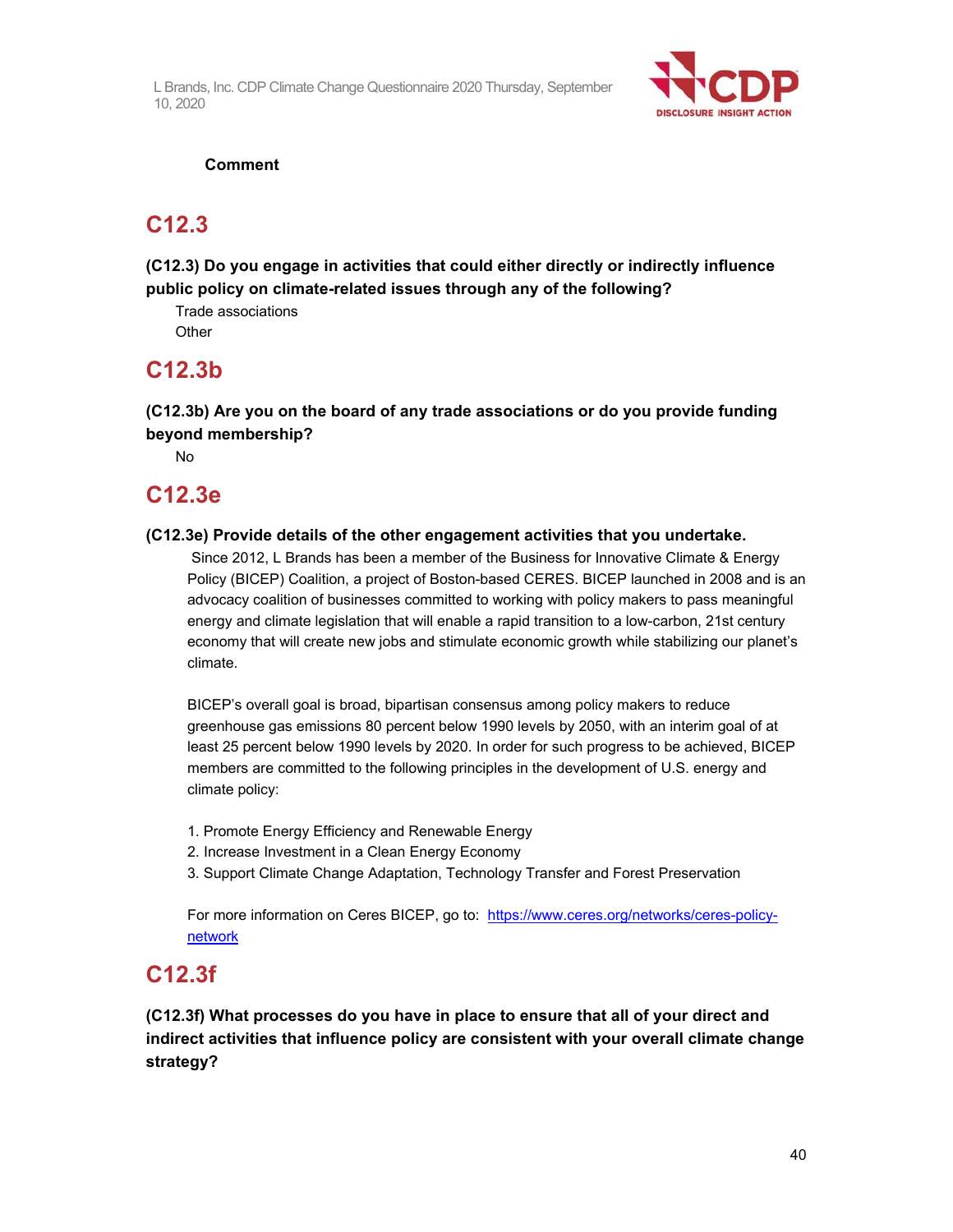

Any activities that have the potential to influence climate policy are discussed with the Corporate Social Responsibility Steering Committee (CSR Committee) to ensure they are consistent with the company's overall climate change strategy. The CSR Committee is comprised of executives from various company divisions and functions that meets regularly to discuss core business activities as they relate to environmental impact, labor and other social responsibility topics. The committee operates under the guidance and oversight of the Sourcing Risk Committee which regularly reports to the Audit Committee of the Board of Directors.

# **C12.4**

**(C12.4) Have you published information about your organization's response to climate change and GHG emissions performance for this reporting year in places other than in your CDP response? If so, please attach the publication(s).** 

### **Publication**

In voluntary communications

#### **Status**

Complete

### **Attach the document**

Environment Section content from LB 08.24.2020.docx

### **Page/Section reference**

Our corporate website, www.lb.com, contains details about our environmental program. Screenshots of the website will be attached. This entire document pertains to our climate change approach

#### **Content elements**

**Governance** Strategy Risks & opportunities Emissions figures Other metrics

#### **Comment**